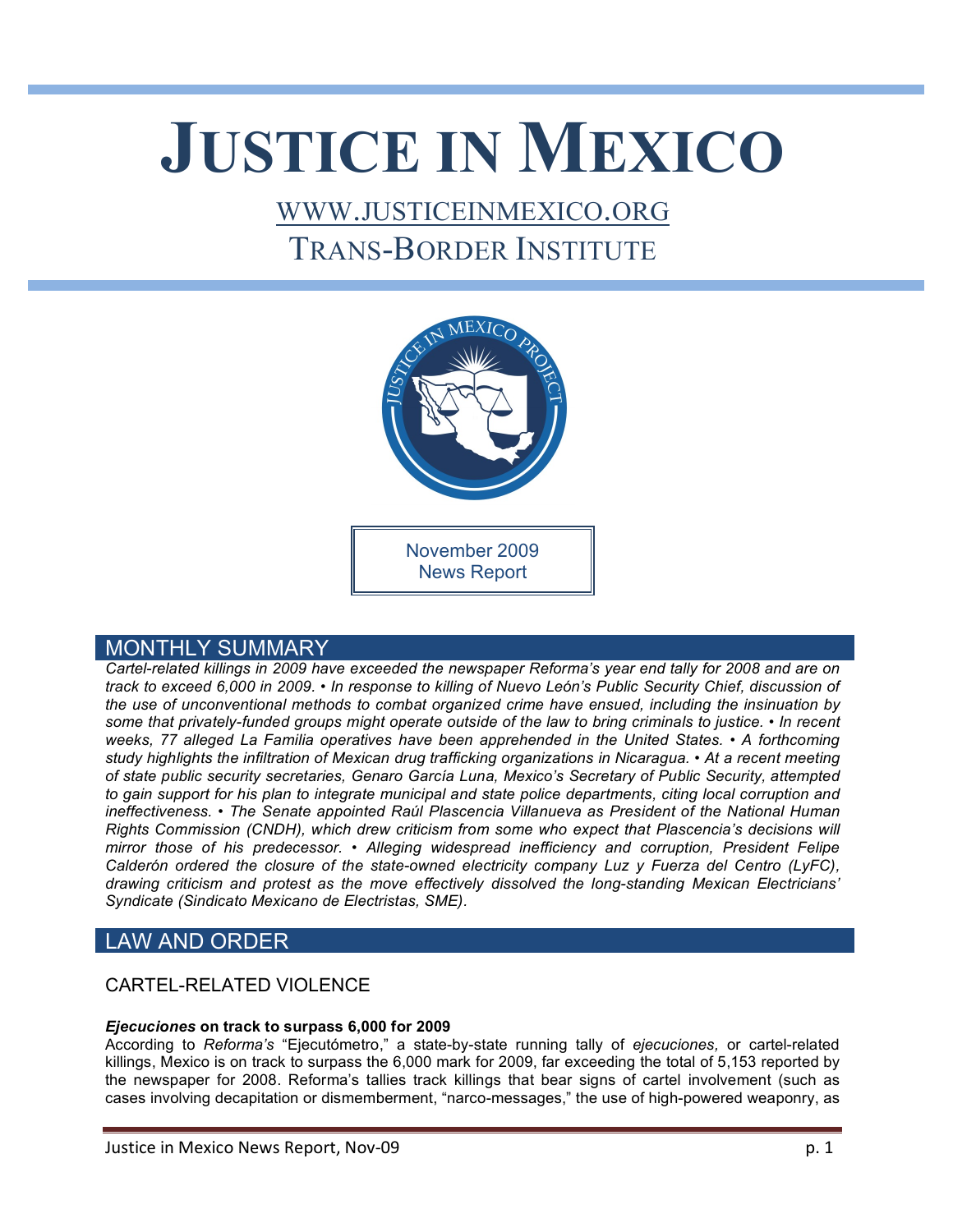well as official government statements regarding the involvement of organized crime). Because the newspaper does not have complete information about all cases involving organized crime that are identified by the government, the number of ejecuciones regularly tracked by Reforma tends to fall below the number sporadically reported official tallies. This suggests that government tallies for 2009 will also significantly surpass the more than 6,000 killings officially reported last year.

As of November 14, Reforma reported 5,575 *ejecuciones* nationwide in 2009, with nearly a third centered in the northern border state of Chihuahua, where the Sinaloa and Juárez cartels have been engaged in a turf battle since early last year. These figures do not include the 15 killings that occurred in Ciudad Juárez on November 15, ending the lives of a seven-year-old boy, three women, and a university professor, among others. According to official data obtained from Chihuahua's State Prosecutor's Office, Ciudad Juárez alone accounted for more than 1,400 murders in the state from January through August 2009, with roughly half of these attributed to organized crime.



| <b>Cartel Related Killings</b> |                |
|--------------------------------|----------------|
| State                          | As of Nov 6    |
| Aguascalientes                 | 25             |
| Baja California                | 230            |
| <b>BC Sur</b>                  | 1              |
| Campeche                       | $\overline{2}$ |
| Coahuila                       | 140            |
| Colima                         | 10             |
| Chiapas                        | 23             |
| Chihuahua                      | 1,724          |
| Distrito Federal               | 154            |
| Durango                        | 546            |
| Guanajuato                     | 138            |
| Guerrero                       | 560            |
| Hidalgo                        | 34             |
| Jalisco                        | 176            |
| Edomex                         | 296            |
| Michoacan                      | 330            |
| Morelos                        | 64             |
| Nayarit                        | 22             |
| Nuevo León                     | 76             |
| Oaxaca                         | 6              |
| Puebla                         | 25             |
| Querétaro                      | 6              |
| Quintana Roo                   | 26             |
| San Luis Potosi                | $\overline{7}$ |
| Sinaloa                        | 562            |
| Sonora                         | 94             |
| Tabasco                        | 49             |
| Tamaulipas                     | 47             |
| Tlaxcala                       | 3              |
| Veracruz                       | 55             |
| Yucatán                        | 0              |
| Zacatecas                      | 23             |
| <b>Total</b>                   | 5,454          |
| Reforma Newspaper              |                |

Elsewhere, cartel-related violence has escalated in the second half of the year in the Pacific state of Sinaloa, which now stands at 602 *ejecuciones* so far this year. The state registered 40 *ejecuciones* in the week of November 8-14 alone. In the municipality of Mocorito, Sinaloa, the bodies of seven individuals and 28 cows were discovered over a 15-hour period on November 12.

In the face of the sustained violence in Chihuahua and particularly Ciudad Juárez, Daniel Murguia, president of the Ciudad Juarez Chapter of the National Chamber of Commerce, Services and Tourism requested the presence of United Nations peacekeepers in the city. Other business groups joined Murguia in sending a request to the Mexican government and the Inter-American Human Rights Commission that the U.N. send its "Blue Helmets" to provide support to the thousands of soldiers and federal police who have thus far failed to reduce the violence since it began to escalate early last year. While characterizing the prospect of sending U.N. peacekeepers to Mexico as "unadvisable," Antonio Mazzitelli, head of the United Nations Office for Drugs and Crime, left the door open for collaboration between experts from his office and state and local officials. Fifteen people, including a 7 year-old boy, were killed in Juárez in just one day on November 14 due to cartel-related violence. By some estimates, more than 1,700 people have been killed in the city of approximately 1.5 million inhabitants.

Although Baja California has seen far fewer *ejecuciones* this year than in 2008 – at 230 as of November 6 as compared to 604 for 2008 – it continues to suffer brutal killings that capture the attention of the national press. In Tijuana on October 17, a body was discovered hanging from a bridge in the east of the city with the tongue cut out and four fingers removed and hung around the neck. It was the second killing of its type, following less than a week after the discovery of the body of a state official hanging from a bridge in another part of the city. The killing came on the same day that two Mexican soldiers were arrested in Tijuana, accused of giving protection and information to the gang operated by Teodoro "El Teo" Simental. Amidst the reduced violence and positive steps toward police reform, Baja California officials are requesting that Washington lift the travel advisory to the state. **However, this advisory has** *not* **been lifted, contrary to what was originally reported in the October edition of the** *Justice in Mexico Report.*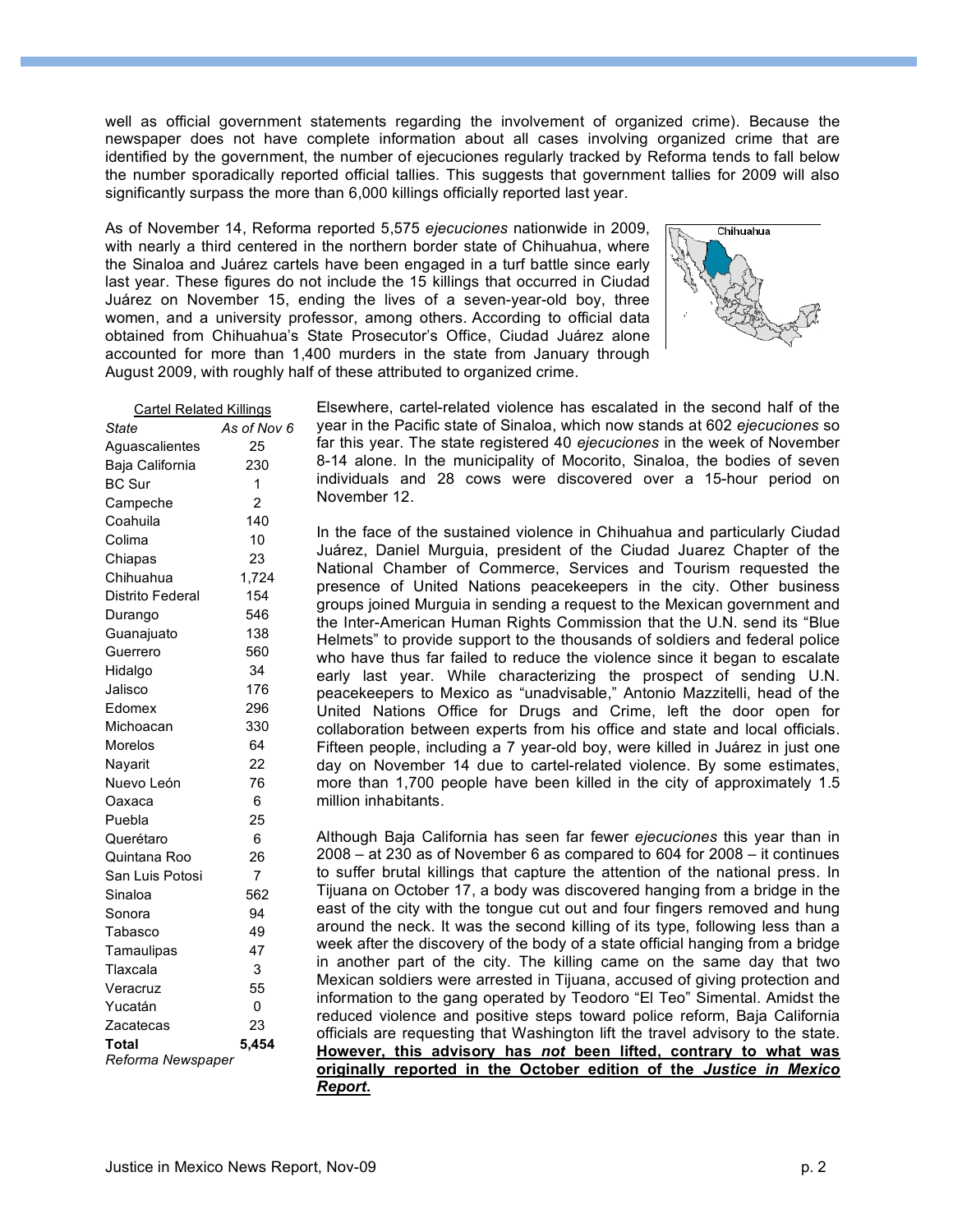In Coahuila, where *ejecuciones* are already up nearly threefold as compared to 2008 with 140 for the year thus far, three bodies were found near a voting booth in the capital of Torreón on October 18, when voters turned out to elect mayors in 38 municipalities. The bodies, unidentified in the press, showed bullet wounds. However, no gunshots were reported in the area, leading some to suspect that the bodies were placed near the polling center as an act of intimidation by supporters of the National Action Party (Partido Acción Nacional, PAN). State Attorney General Jesús Torres Charles, though, insisted that the deaths were part of the larger context of cartel violence and not related to the elections. He pointed out that even the polling center in question functioned normally throughout the day, and that around 2,250 police officers were assigned to watch over the elections.

The southern Pacific state of Guerrero, which despite a modest downturn in *ejecuciones* in recent weeks has more than doubled its 2008 total with 562, has received a new head of its Ministerial Investigative Police (Policía Federal Ministerial, PFM) in retired Air Force Major Valentín Díaz. Prior to his new appointment, Díaz, a Veracruz native, spent a year as commander of the Ciudad Juarez Police Department's Delicias precinct. The appointment of Major Díaz comes as part of a trend of appointing retired military officials to shore up state and municipal police forces.

#### **SOURCES:**

- "Fiscal niega vinculación de ejecución en Torreón con elecciones." *Milenio* October 18, 2009.
	- "Registra Coahuila ejecuciones y acarreo." *Reforma* October 18, 2009.
- Stevenson, Mark. "Mexico border city groups call for UN peacekeepers." *Associated Press* November 11, 2009.
- Cabrera Martinez, Javier. "Siete personas y ganado fueron ejecutadas en Sinaloa." *El Universal* November 12, 2009.
	- Figueroa, Martha Elba. "Ofrece la ONU dar asesoría contra el crimen organizado." *El Diario* November 12, 2009.

"Ejecutómetro." *Reforma.* Accessed November 15, 2009.

#### **Mexican cartel influence in Central America up substantially since 2007, say officials and experts**

According to law enforcement officials and investigators in Nicaragua, the presence of Mexican cartels in that country is on the rise. Vilma Reyes, public relations director of Nicaragua's National Police, explained that 16 operations were launched against cells operating on behalf of Mexican cartels in 2006 and 2007, groups which she alleged are responsible for moving drugs north from Costa Rica destined for Mexico. She said that while Mexican cartels were first detected in the country in 2004, by 2007 Mexican citizens began to replace Guatemalans as the principal drug traffickers in Nicaragua.

A recent article in *Proceso* summarizes the major findings of a soon-to-be-released study by the Institute of Strategic Studies and Public Policy (IEEPP) that finds that the points through which drugs, weapons, and people are trafficked between Nicaragua and Costa Rica increased from 27 to 72 between 2007 and 2009. Roberto Orozco, co-author of the study, characterizes the one Nicaraguan municipal police force on the border with Costa Rica as incapable of patrolling and enforcing the 80 kilometer border. He explained that securing that border has not been a matter of national security for Nicaragua in the past, making for easy passage for traffickers. Cocaine seizures are also up in the country. According to Nicaragua's National Police, 15,000 kilograms of cocaine were seized in 2008, as compared to 6,000 in 2004. While the study concluded that several Mexican cartels have extended their influence into Nicaragua, it found that the Sinaloa and Gulf cartels have established the strongest presence.

The influence of the Sinaloa cartel in particular is no secret. *Forbes* Magazine included Joaquín "El Chapo" Guzmán, leader of the Sinaloa cartel, in its list of the 100 most powerful people in the world. El Chapo came in at number 41, ahead of the likes of Venezuelan President Hugo Chávez and French President Nicolas Sarkozy. Another notable Mexican included in the list was telecommunications mogul Carlos Slim, who came in at number 6. The criteria for the list are the number of people influenced by the individual; the ability of the individual to project his power beyond his immediate sphere of influence; and access to resources allowing him to exercise power.

#### **SOURCES:**

Fonseca, Roberto. "La ruta nicaragüense de "El Chapo." *Proceso* October 18, 2009. "Slim y El Chapo, en la lista de los más poderosos del mundo." *Proceso* November 11, 2009.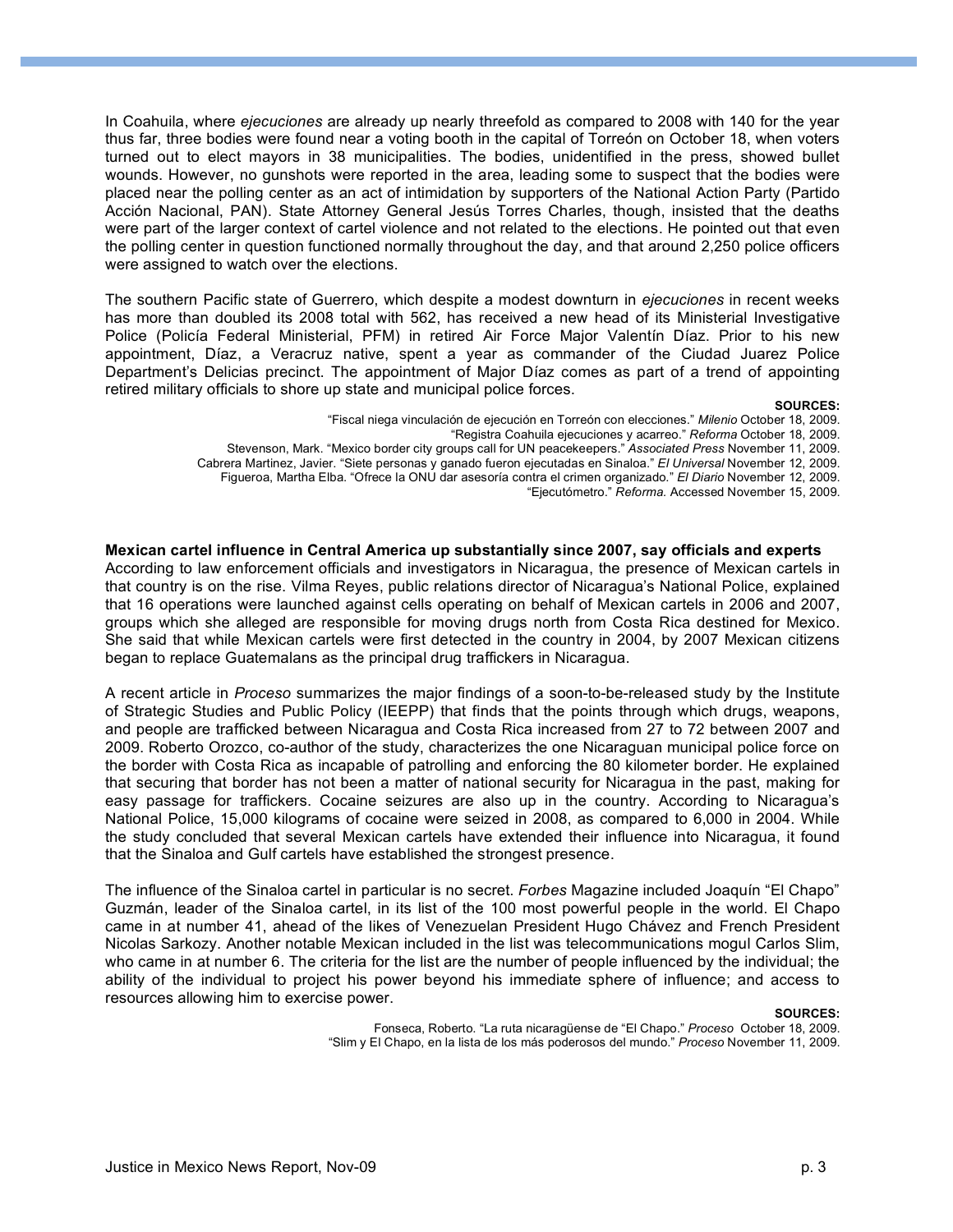## U.S.-MEXICO COOPERATION

#### **U.S. kidnapping victim freed from Tijuana house by coordinated U.S.–Mexican effort**

Due to a coordinated effort between FBI agents in San Diego and Baja California anti-kidnapping agents, a 21-year-old San Diego college student was freed from captivity in a closet of a Tijuana house several days after being kidnapped as she was returning to San Diego. The student, who has remained anonymous, was allegedly kidnapped by several individuals she met in a Tijuana nightclub who learned that she maintained residences in both Tijuana and San Diego.

The kidnappers reportedly contacted the victim's family and demanded a \$200,000 ransom for her release. Believing that she had gone missing in the United States, the victim's family contacted the FBI, who on November 6, two days after the kidnapping, arrested Eric Brando Pulido-Muzquiz, 22, a Mexican citizen, on cocaine charges. Pulido-Muzquiz later gave the FBI information they passed on to Baja California authorities that led to the arrest of two other individuals and the victim's rescue. Fermin Gomez, Baja California's deputy attorney general, said at a press conference that authorities were still searching for three other accomplices.

**SOURCES:**

Dibble, Sandra. "San Diego student rescued by Baja detectives." *San Diego Union Tribune* November 9, 2009. Martínez, Julieta. "Policías liberan a estudiante secuestrada en Tijuana." *El Universal* November 9, 2009.

#### **Extraditions from Mexico to United States at a record level for 2009**

On October 31 the Mexican government extradited 11 of its citizens to the United States, wanted for crimes of sexual assault, murder, drug trafficking, and money laundering. With these extraditions, the total number of extraditions from Mexico to the United States has reached 100 for 2009, setting a new record. In 2008, such extraditions reached 95. The 11 suspects handed over in October will face trial in the District of Colombia, Florida, Texas, California, and Maryland.



#### **International Extraditions between Mexico and the United States, 1980-2009\***

\* Data for 2009 through November 1 only. The project does not yet have data on 2009 extraditions to Mexico. Sources: Embassy of Mexico Fact Sheet, "Rounding Up Fugitives," May 12, 2004; "U.S. and Mexico Team Up to Arrest Mexican Fugitive from Justice (2004-2005); Matthew T. Hall, "Gonzales lauds Mexico's extradition of 15 to U.S.," The San Diego Union Tribune, January 21, 2007; email inquiry to U.S. Embassy in February 2007; and press release by Ambassador Tony Garza on December 31, 2008. Data for first 10 months of 2009 reported in "Mexico-US hold extradition talks." BBC News November 2, 2009.

U.S. Attorney General Eric Holder characterized the extraditions as a sign of the strong relationship between the United States and Mexico, pointing out that extraditions have risen every year since 2001. He added that "by ensuring that alleged criminals are held accountable, we send a strong message that fleeing across the border does not mean you will escape justice." The U.S. justice system is widely seen to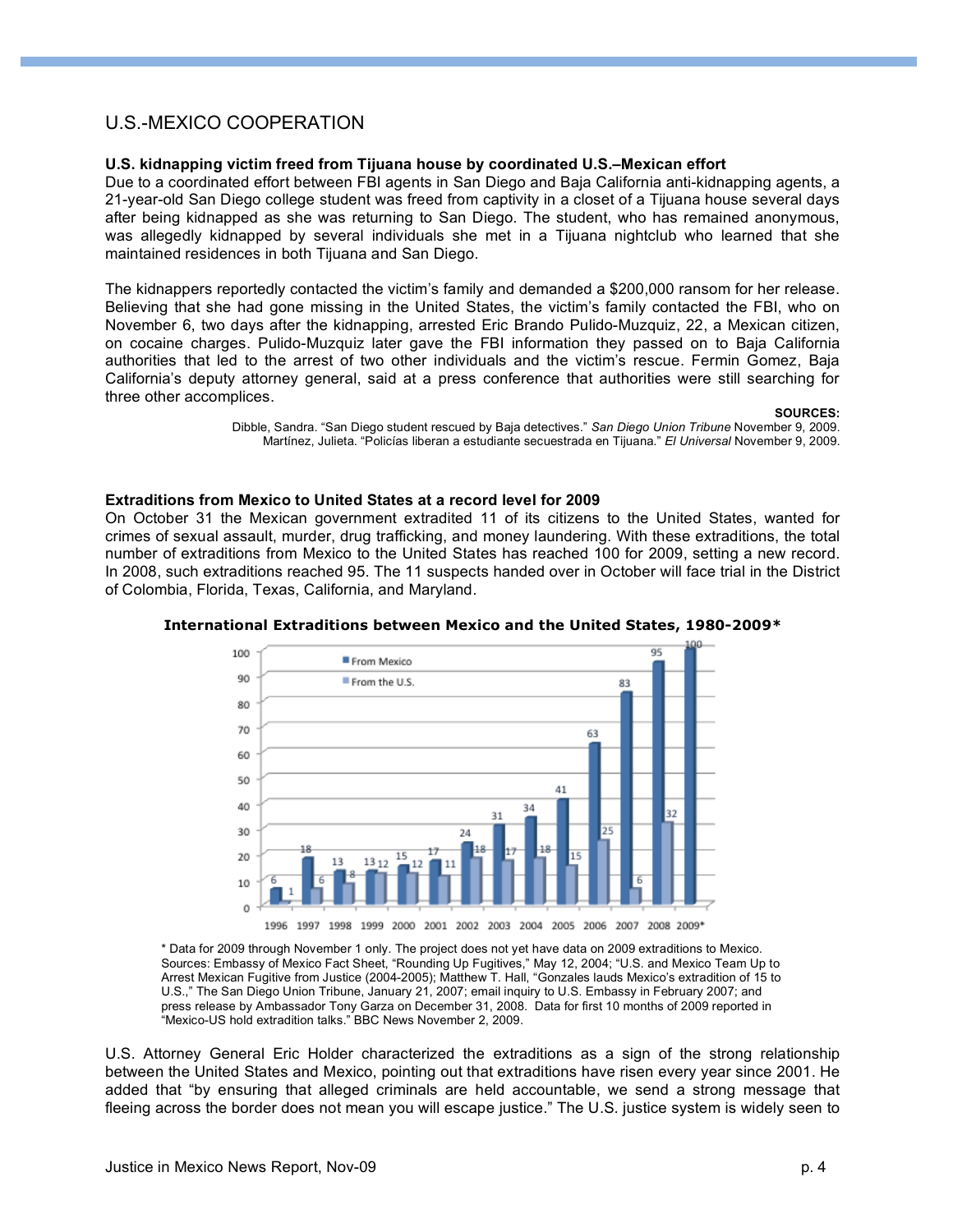impose stiffer penalties, particularly for drug traffickers, who are also less likely to escape or continue to operate within U.S. prisons.

The day following the announcement of the extraditions, Mexico Attorney General Arturo Chávez met with Attorney General Holder in Washington to discuss further cooperation in extraditing suspected criminals to the United States. Holder said that the talks would focus on finding additional ways that the two countries can cooperate to ensure that suspected criminals, particularly alleged leaders and associates of drug cartels, are brought to justice.

in 1978, the United Sates and Mexico signed their current extradition treaty, which forbids the exchange of suspects where U.S. prosecutors seek the death penalty, which does not exist for civilian trials in Mexico. From 2001-2005, there were tensions over a Mexican Supreme Court decision that prohibited the extradition of suspects facing life imprisonment, though the court later reversed this decision.

In recent years, the increased number of extraditions from Mexico to the United States has been seen as an important indicator of progress in bi-national security cooperation, and a means of reducing the impunity of organized crime groups that have sometimes continued their activities from within Mexican prisons. Extraditions are solicited through the federal attorneys general of each country, and processed through the secretaries of foreign relations.

**SOURCES:**

"Mexico extradites record 100 for sex, drugs trials in US." *AFP* November 1, 2009. "Mexico-US hold extradition talks." *BBC News* November 2, 2009. "Extradita México a EU a otros 11 delincuentes; van 100 este año." *La Crónica de Hoy* November 2, 2009.

## U.S.-SIDE ENFORCEMENT

#### **U.S. justice department yields to states on medical marijuana use**

Bringing to rest years of tension between the federal and some state governments regarding the prosecution of growers, distributors, and users of marijuana for medicinal purposes, the U.S. Justice Department announced in October that it would no longer pursue such individuals and businesses operating within the parameters of state law in the 14 states that currently allow such activity.

The Obama Administration announced that the measure is meant to clarify that the government's focus in its campaign against the illicit trafficking and use of drugs will not be on those who use or distribute marijuana for medical purposes protected under state law, even though such activities still violate federal law. U.S. Attorney General Eric Holder emphasized that even those operating within state law will be considered drug traffickers if they are found to be in possession of illegal firearms, if they are caught selling marijuana to minors, or if they are found to be engaging in illicit activities with proceeds from their sales, such as engaging in money laundering or possessing excessive amounts of cash. Individuals will also face prosecution if found to be in possession of more than the maximum quantity of marijuana permitted by state law or having connections with criminal organizations.

The announcement of the new policy, a stark departure from the Bush Administration policy of enforcing federal marijuana laws regardless of state law, came as welcome news to users of marijuana and proponents of relaxed marijuana laws, and was predictably met with opposition from many of the Administration's more conservative opponents. However, an editorial in the *National Review* characterizes the move as "lukewarm." While the editors recognized the value of even a small step toward redefining drug policy in the United States, they downplayed the viability of doing so on medicinal grounds, citing the lack of evidence of far-reaching medicinal benefits of the drug and pointing out that the vast majority of marijuana users in the United States do so outside of both state and federal law. Attempting to redefine national drug policy on such grounds, they say, is sidestepping a much-needed, broader debate as to the effectiveness and cost of a prohibition-based marijuana policy.

Nonetheless, some experts say that the move could lead to a trend of liberalization by local and state governments, which they say often follow the federal government's lead on such issues. Moreover, the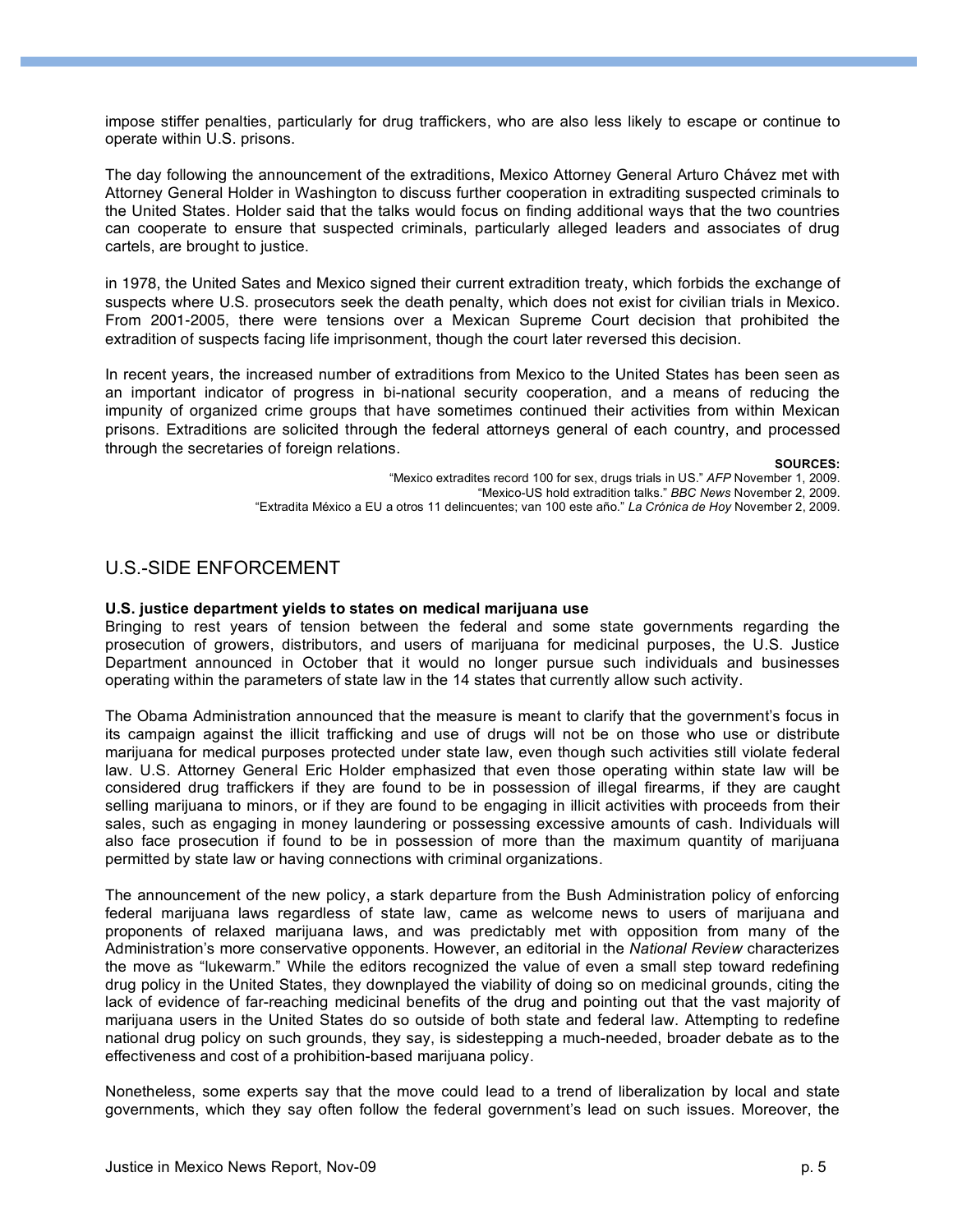current budget crisis has made de-prioritizing marijuana possession an attractive proposition for cashstrapped states and municipalities, and some state lawmakers are beginning to consider the possible tax revenues resulting from legalization. Indeed, one such proposal reached the floor of California's congress for the first time in late October.

#### **SOURCES:**

Esquivel, J. Jesús." Obama restringe venta de mariguana para fines médicos." *Proceso* October 19, 2009. "The National Review: A Case of Token Federalism." *National Public Radio* October 21, 2009. Johnson, Kirk. "States Pressed Into New Role on Medical Marijuana." *New York Times* October 26, 2009.

#### **U.S. officials round up 77 suspected La Familia affiliates**

U.S. Attorney General Eric Holder announced the October 21 arrest of 77 individuals suspected of having ties to the Michoacán-based La Familia drug cartel. The arrests came as part of "Project Coronado," a 44 month effort to disrupt La Familia's operations in the United States, which has led to the arrests of 1,186 people, the seizure of more than \$32 million in U.S. currency, more than 2,700 pounds of methamphetamine, almost 2,000 kilograms of cocaine, around 16,000 pounds of marijuana, and 29 pounds of heroin. La Familia, which Holder characterized as the newest and most violent of Mexico's major drug cartels, had its beginnings several years ago as a Michocán-based vigilante group aimed at fighting the influence of drug traffickers in the state, but quickly evolved into a drug trafficking organization itself.

#### **SOURCE:**

Robbins, Liz and James C. McKinley Jr. "U.S. Arrests Hundreds in Raids on Drug Cartel." *New York Times* October 22, 2009.

#### POLICE REFORM

#### **Secretaries of Public Security convene to elaborate national strategies**

Mexico's Secretary of Public Security Genaro García Luna met with state public security secretaries in late October during the second annual Conference of Public Security Secretaries to discuss national strategies for combating organized crime. The secretaries agreed to enhance information sharing between police agencies as part of Platform Mexico, and to crack down on *giros negros*, adult entertainment establishments linked to organized crime. García Luna blames *giros negros* for contributing to rising addiction rates nationwide.

García Luna announced that beginning November 9 the Federal Police, along with state and municipal police departments would engage in coordinated efforts against *giros negros*, described as night clubs, cabarets, dive bars, and other such establishments that have been linked to organized criminal activity. Administrative officials will join these efforts by ensuring that these establishments operate within the parameters of the law.

It was also announced at the conference that, as of November 3, state police agencies would have access to the Public Security Secretariat's (Secretaría de Seguridad Pública, SSP) databases for kidnapping and extortion, and that within the following weeks they would be able to access databases in the SSP's entire Criminal Information System. The enhanced information sharing between federal and state police agencies comes as part of Platform Mexico, a component of the larger National Strategy of the Prevention of Crimes and Combating Delinquency (Estrategía Nacional de Prevención del Delito y Combate a la Delincuencia).

García Luna also used the conference as a platform to gain support for his plan to integrating the nation's 2,022 municipal police agencies into the 32 state corporations. Arguing that the municipal police forces have been "exceeded" by the power and sophistication of the drug cartels, García Luna said that dissolving the municipal forces would facilitate operative coordination, control of police performance, evaluation of results, and information sharing. He presented data from a study of the nation's municipal police forces which revealed that 70% of municipal police officers have below an eighth-grade education, more than 50% are above 35 years of age, and 61% receive 4,000 pesos or less per month, making them easy targets for corruption.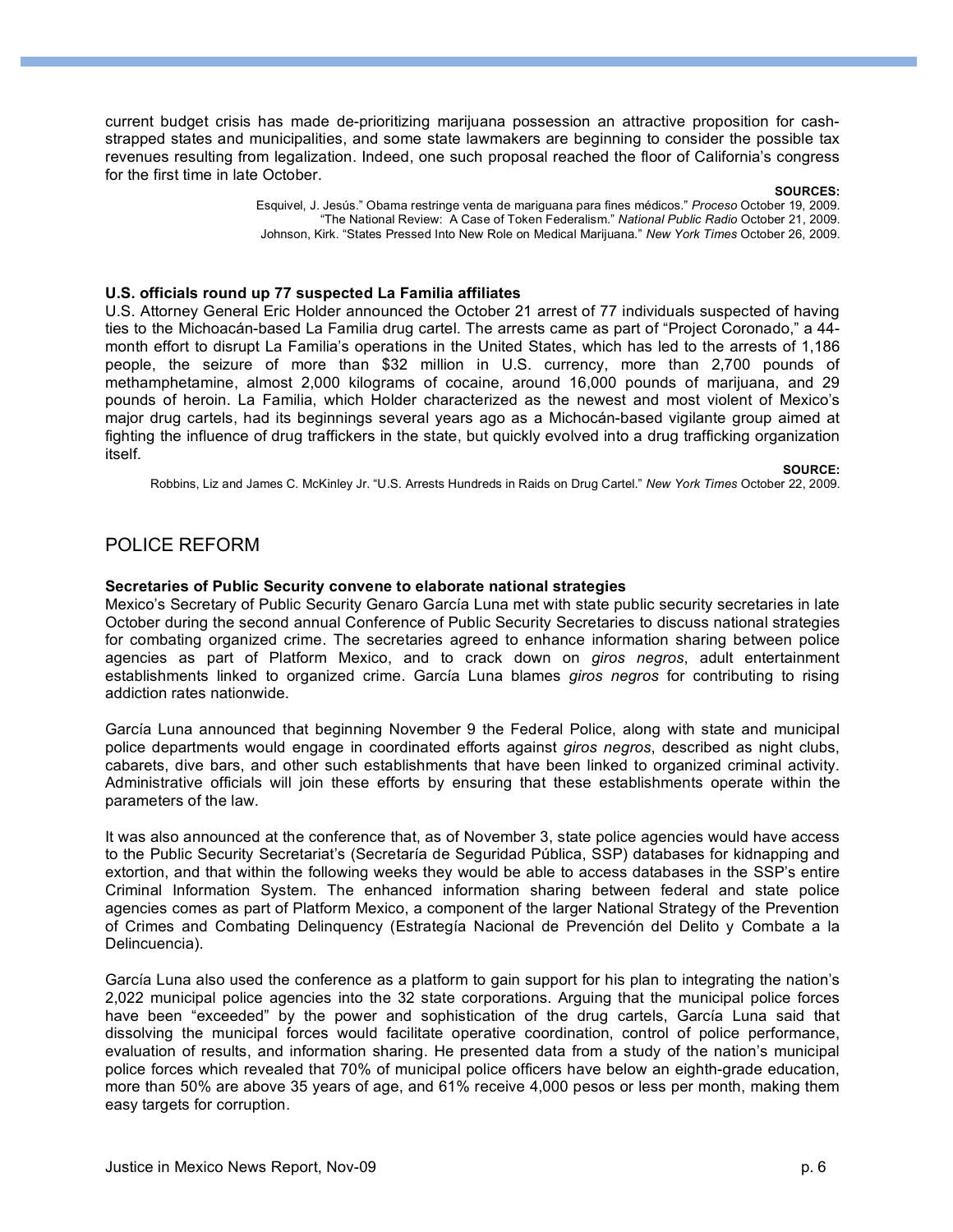While they agree with García Luna's assessment of municipal police departments as the "weakest link" in the government's fight against organized crime, investigators and public security experts at the National Autonomous University of Mexico (Universidad Nacional Autónoma de México, UNAM), the National Institute of Penal Sciences Institute (Instituto Nacional de Ciencias Penales, INACIPE), the Institute for Security and Democracy (Instituto para la Seguridad y la Democracia, Insyde), the Center of Investigations and Superior Studies in Social Anthropology (Centro de Investigaciones y Estudios Superiores en Antropología Social, CIESAS) and the organization Mexico Evaluates (México Evalua) rejected his proposal of dissolving the local agencies. Emphasizing that municipal police are a crucial link between the state and the Mexican public, experts say that the crisis that local police forces are currently facing is due to neglect, and should be addressed by generating indicators and elaborating a diagnostic for each municipal corporation, making more transparent their organizational mechanisms, adopting universal evaluation processes, standardizing professional programs for officers, raising salaries and benefits for officers, and supplying them with better equipment, among other measures.

Experts also signaled the Subsidy for Public Security in the Municipalities (Subsidio para la Seguridad Pública Municipal, Subsemun) as a measure that has not lived up to its expectations. Subsemun is a program established in 2008 and operated by the SSP under which 150 troubled municipalities were designated to receive funds to improve public security under the direct supervision of the SSP. Municipal police forces would engage in coordinated operations, receive training, an participate in information sharing under Platform Mexico. The Chamber of Deputies is currently preparing a review of Subsemun, which thus far has reportedly not utilized between 60% and 78% of the funds allocated by Congress. No public explanation has yet been offered for the under-spending. Despite the relative neglect that municipal police departments have received in the face of increasing challenges, an investigator from INACIPE emphasized that some departments have made notable improvements due to new hiring and improved compensation, and that the dissolution of municipal police departments would put at risk the advancements that are currently underway.

Carlos Mendoza of UNAM expressed concern over the risk of providing training and equipment to poorly prepared and monitored corporations that leads to unmeasured growth. However, he emphasized that, with the proper implementation of the National Public Security Plan for regulating and professionalizing police forces as opposed to disappearing them, this could be remedied. He warned against García Luna's plan, noting that it would go against the recent trend of municipal autonomy.

All of the investigators agreed that before any major steps are taken regarding widespread municipal police reform, there must be a national debate that reexamines the role of local police in the society and that addresses the culture of mistrust and contempt for municipal police and the resulting low morale among officers and lack of interest among possible recruits.

#### **SOURCES:**

Gómez, Francisco. "El eslabón más débil de la ley." *El Universal* October 27, 2009. Gómez, Francisco. "Entidades se alían en guerra al crimen." *El Universal* October 31, 2009. León Zaragoza, Gabriel. "García Luna: rebasada, la policía municipal." *La Jornada* October 31, 2009. "Combatirán los 'giros negros.'" *Diario de Yucatán* October 31, 2009.

## TRANSPARENCY & ACCOUNTABILITY

## **CORRUPTION**

## **Mexico's Corruption Perception Index rating falls**

Mexico slipped 17 places on Transparency International's Corruption Perception Index (CPI), and now shares the rank of 89<sup>th</sup> along with Malawi, Lesotho, Morocco, and Moldova. The CPI is a rating established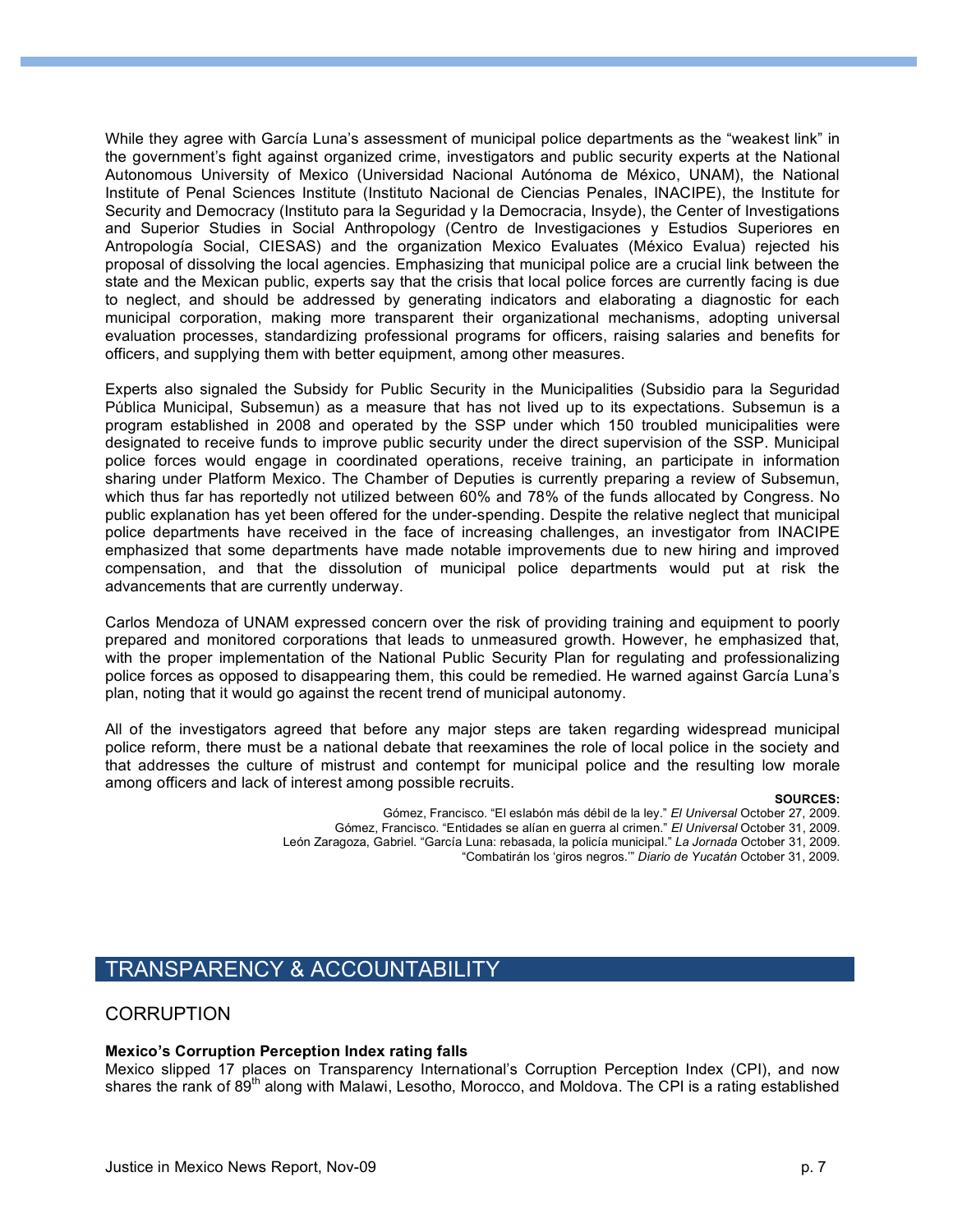through the application of up to 13 independent surveys that seek to determine the level of public sector corruption perceived in a given country or territory.

On an index ranging from 0 (high corruption) to ten (low corruption), Mexico's score dropped from its 2008 rank of 72<sup>nd</sup> worldwide with a score of 3.6 to a score of 3.3 in 2009, the same rating it received in 2006. If a country has a score below 3, it is considered to have "rampant corruption." The seven surveys applied in Mexico had a margin of error of 3.2-3.5%, meaning that there is a 90% confidence level that the actual score is within 3.2-3.5% of the score reported by the survey. Hence, even calculating for survey sampling errors, corruption in Mexico does not appear to reach the degree required that Transparency International would classify as "rampant."





Source: Transparency International, Corruption Perception Index. The average figure for Latin America includes Mexico, Belize, Brazil, and all Spanish-speaking countries in Central and South America.

The drop in Mexico's rating followed a slightly more moderate downward trend throughout Latin America, where only Guatemala experienced a significant increase in its CPI score (from 3.1 in 2008 to 3.4). The fact that Mexico scored lower than its southern neighbor led *El Universal*'s "Campos Eliseos" columnist Katia D'Artigues to observe that next to Guatemala, Mexico is "guatepeor."

According to the report's highlights of Latin America, the increased perception of in Brazil, Peru, Colombia, and Mexico was attributed to "scandals involving impunity, kickbacks, political corruption and state capture." The same section of the report further notes that Latin America's "weak institutions, poor governance practices and the excessive influence of private interests continue to undermine best efforts to promote equitable and sustainable development." Furthermore, the report mentions to restrictive environment in which journalists operate as a factor undermining transparency in the region.

With the shared rank of 25<sup>th</sup> and the same score (6.7), Chile and Uruguay were the highest ranked countries in Latin America; Haiti, the region's poorest country, also had the lowest score (1.8) and ranking  $168<sup>th</sup>$ ). Among the countries worldwide to be perceived with the highest rates of corruption were Somolia (ranked last at 180<sup>th</sup>), Afghanistan (179<sup>th</sup>), Myanmar (178<sup>th</sup>), and Iraq and Sudan (tied for 176<sup>th</sup> place).

#### **SOURCE:**

 <sup>&</sup>quot;Corruption Perception Index 2009—Regional Highlights: Americas," *Transparency International.* www.transparency.org accessed November 17, 2009.

<sup>&</sup>quot;México, de los más corruptos," *El Universal.* November 18, 2009*.*

D'Artigues, Katia. "PRImero el presupuesto, De Guatemala a 'guatepeor'," *El Universal.* November 18, 2009.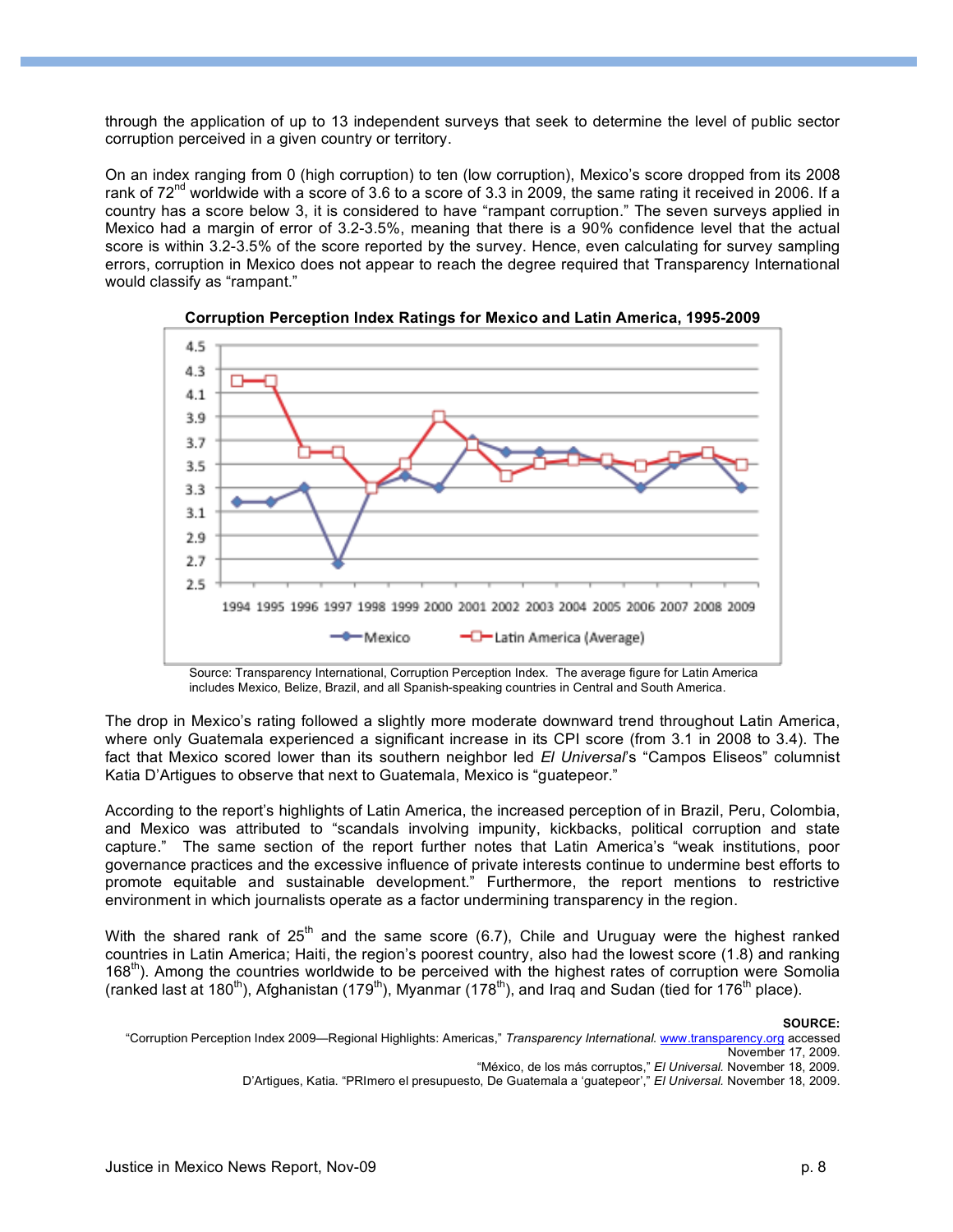#### **Alleged corruption in local police forces leads to arrests, tensions with military**

Amador Medina Flores and Alejandro Esparza Contreras, the former secretaries of public security for the industrial city of Monterrey, Nuevo León, were arrested on November 18 along with four active duty and six inactive police officers due to what Governor Rodrigo Medina de la Cruz alleged were links to organized crime.

The arrests were through an operation conducted in 12 municipalities by 100 military personnel (SEDENA), the federal government's Assistant Attorney General for Special Investigations on Organized Crime (SIEDO), and 80 agents of the State Investigative Agency with arrest warrants from a federal judge. Both Medina and Esparza had been arrested on June 2, but were let go within 24 hours because of a lack of incriminating evidence. That week there were 29 arrests of police in the municipalities of Apodaca, Escobedo, Guadalupe, Monterrey, Santa Catarina, Santiago, and San Nicolás.

Among those reportedly arrested in November were Federico Baldemar Treviño Rayas (inactive), Raúl Camacho Vigil (inactive), Guadalupe Cruz Ramírez (inactive), Armandina Mendoza Gómez (active duty), Noé Manuel Blanco (inactive), Mario Martínez Luévano (active duty), Eduardo Alejandro Morales Ocañas (inactive), Érick Iván Moreno Suárez (inactive), Rafael Domínguez Sifuentes (active duty), and José María Oyervidez Martínez(active duty).

These arrests followed weeks of tension over the killing of Brigadier General Juan Arturo Esparza, a local public security chief in the nearby municipality of San Pedro Garza García on November 4 (see below under "Accountability"). Esparza's killing was allegedly a result of an assault by the Zetas, a renegade elite military drug trafficking outfit, and came just days after the newly inaugurated mayor of that city declared a full frontal assault on organized crime groups. (See additional details under the "Accountability" section).

Meanwhile, earlier this month, the Associated Press reported that the problem of local corruption has led to tensions with the military. Since 2008, the report found, local police and the Mexican military have had more than 65 confrontations as a result of tensions and distrust between the two groups, though only two of these incidents were reported publicly.

The incidents between soldiers (who are frequently sent to areas troubled by drug trafficking) and local police have ranged from soldiers confronting police they suspected were following them as spies for the drug groups, to actual gun battles*.* Indeed, prior to his assassination, Esparza had evidently indicated to his soldiers that they could open fire on hostile police forces.

#### **SOURCE:**

Rodriguez, Olga and Watson, Julie. "Soldiers wary of often corrupt Mexican police." *The Washington Post* via *Associated Press*  November 9, 2009*.* Tapia, Jonathan. "NL: arrestan a jefes policiacos por narco," *El Universal*. November 19, 2009.

#### **Former Police Chief in Tultitlán faces corruption investigation**

Authorities in the state of Mexico are conducting an investigation into whether the former Director of Public Security in Tultitlán, Mexico, José Luis Medina Hernández, was involved in robberies and the solicitation of bribes.

Medina was arrested on November 5, along with police officer Eduardo Luis Rebolleda Torales*.* Medina is suspected of involvement in acts of extortion with a car ring in Tultitlán. *El Universal* reported that a group of officers were using their days off to earn extra money through extortions. Mexican authorities are searching for eight additional Tultitlán officers, now missing, who are suspected of also participating in robberies and other illegal activities. In addition, Medina faces accusations regarding abuse of authority from two municipal police officers who alleged that Medina pressured them to hand over money.

Medina's defense attorneys alleged that he is being framed by others who resent his efforts to combat organized crime groups. His attorneys and family members also plan to meet with the Mexico State Rights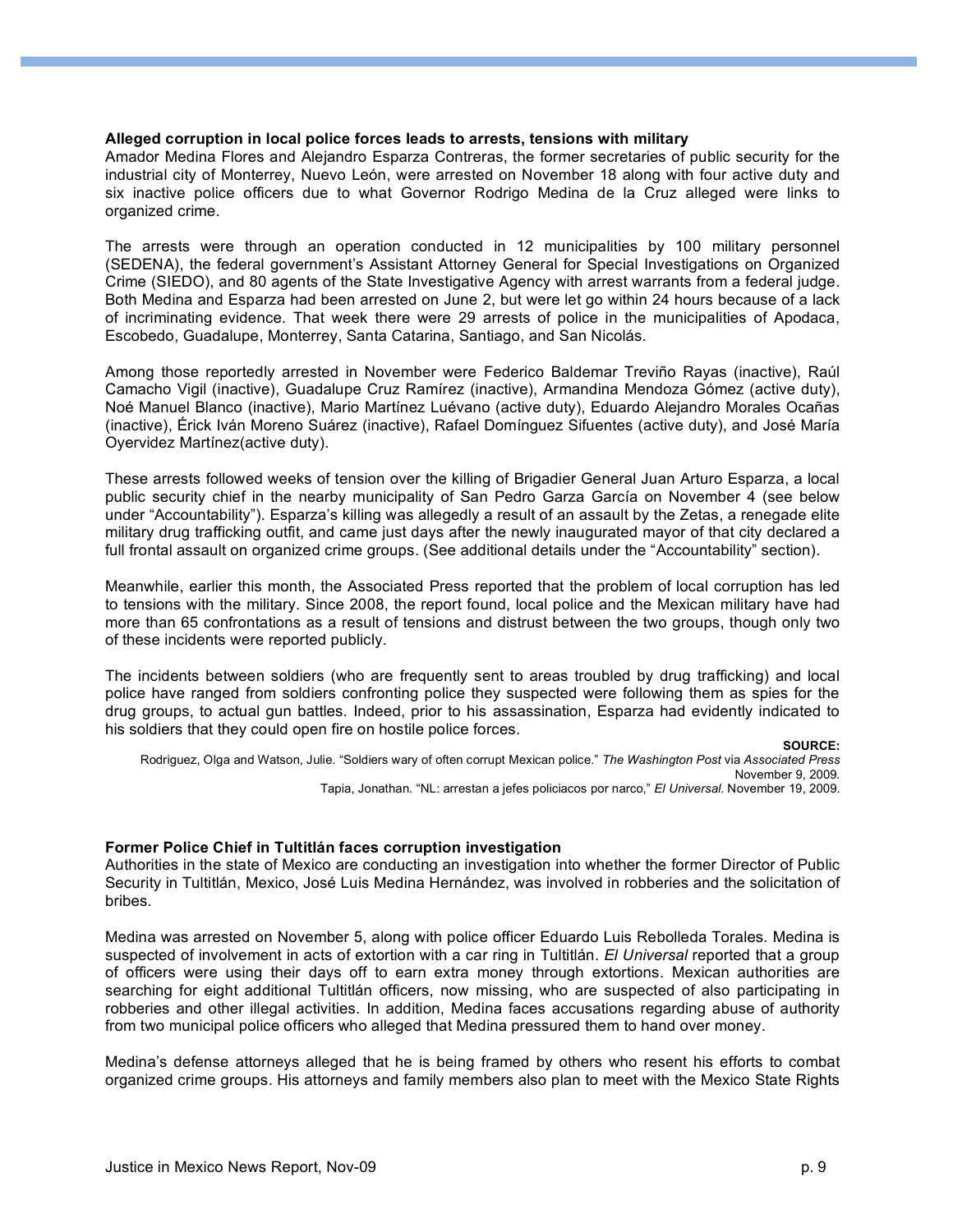Commission (Comision de Derechos Humanos del Estado de México, CODHEM) regarding his post-arrest treatment.

In a separate incident, the mayor of Tlalnepantla de Baz, Mexico, Arturo Ugalde, confirmed that over the course of approximately two months his administration has fired or removed 220 police officers suspected of being involved in corrupt activities from the community's force of 1,200.

#### **SOURCES:**

Barrera, Juan Manuel. "Jefe policiaco de Tultitlán robaba en dias de descanso." *El Universal* November 6, 2009. Huerta, Christina. "Caso de jefe policiaco de Tultitlán, a la DCHEM." *La Cronica de Hoy* November 10, 2009. Jimenez, Hugo. "Dan de Baja a 220 policias corruptos en Tlalnepantla." *El Sol de Mexico* November 10, 2009. Jimenez, Hugo. "Buscan a 8 policias de Tultitlán." *El Sol de Mexico* November 11, 2009. Rivera, Alicia. "Investigan por corrupcion al jefe de la policia de Tultitlán." *Milenio* November 6, 2009.

**Study finds that 93.6 percent of state, municipal police depend on corruption to make ends meet** The salary earned by many law enforcement officials in Mexico is not enough to cover basic living expenses, according to a study of police salaries in Mexico.

The study, by the National Conference of Secretaries of Public Security, identified corruption as one way that officers are supplementing their incomes. According to the study, 93.6 percent of state and local police officers would not be able to make ends meet without engaging in acts of corruption, such as collecting bribes and being involved with organized crime. The Conference conducted an economic analysis of state and local police forces, which comprise 91.6 percent of the country's law enforcement groups. The study compared average salaries of police forces to the cost of living in each Mexican state.

According to the study, only three states paid state and local officers more than the basic minimum: Baja California, Sinaloa and Tamaulipas. In Veracruz, the police earn an average of 3,154 pesos per month although they should earn 7,509 pesos in order to cover basic living expenses. In Campeche, the average monthly salary for officers is 5,866 although basic living costs there require a salary of at least 9,868 pesos.

In order for law enforcement officials to earn a basic monthly salary of 10,000 pesos, the study concluded that the government would need to invest an additional 1.3 billion pesos to make up for the difference. In Mexico City alone, where officers earn an average of 8,000 pesos a month, the Secretary of Public Security would need to set aside an additional 338 million pesos per year, according to the study.

**SOURCE:**

Blancas, Daniel. "Sin corrupcion no subsistiria el 93.6% de policies estatales y municipals, revela estudio de la Conferencia Nacional de Secretarios de Seguridad Publica." *La Cronica de Hoy* November 1, 2009.

## **Government closes union after allegations of corruption and misuse of funds**

In what is viewed as a strong blow to powerful unions, Mexican President Felipe Calderón ordered the closure of the state-owned electricity company Luz y Fuerza del Centro (LyFC) in recent weeks, due to widespread inefficiency and corruption.

In October, hundreds of federal police occupied LyFC headquarters, which provided electricity for more than 20 million users in Mexico City and outlying areas. The company employed 66,000 workers, and the closure prompted threats of protests and marches. The move was a decisive one against the power of long-standing unions, which have prevented the privatization of many state-owned enterprises despite inefficient practices. In the case of LyFC, the union in power was the Mexican Electricians' Syndicate (Sindicato Mexicano de Electristas, SME).

Protests against the government's actions and in support of the union took place in Chiapas, Michoacán and four other states. The largest demonstration was in Tuxtla Gutiérrez, Chiapas which drew a crowd of 15,000 protestors.

LyFC had fallen into debt despite charging users high prices and offering poor services, according to an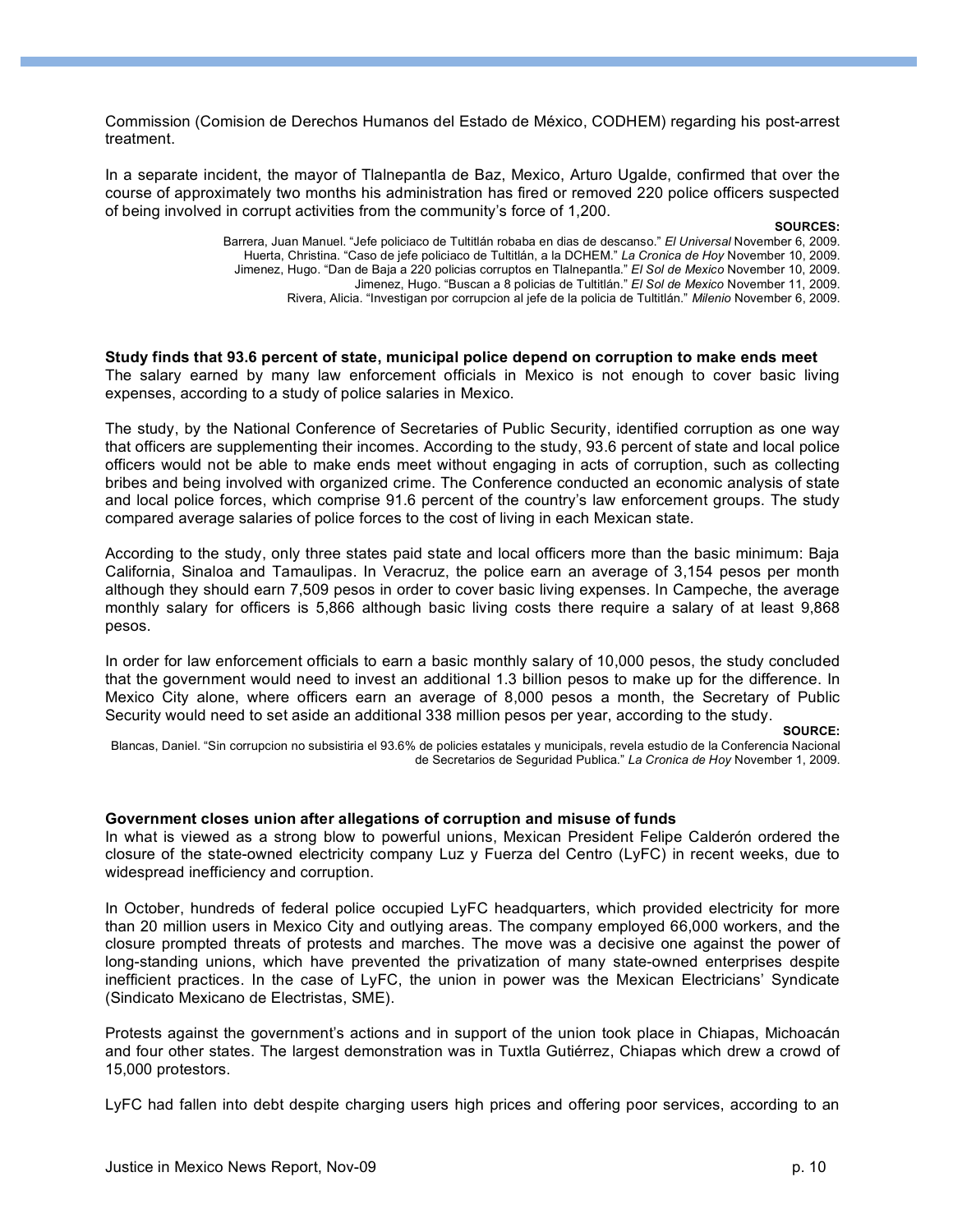article in *La Vanguardia.* According to anthropologist Roger Bartra, the union "sold" jobs in exchange for money, which is a common practice in other unions in Mexico. According to Bartra, the money would then be turned over to high-ranking union chiefs.

Government officials said the company had registered steep financial losses while undergoing a disproportionate expansion of its work force. Estimates placed the ratio of workers to energy consumers at 1 to 291 in comparison with the ration of 1 to 627 for most federal workers.

The company is not being privatized. Instead, it will be overseen by the Federal Electricity Commission (Comisión Federal de la Electricidad), another state-run company that provides energy service in other parts of the country. The union structures have traditionally been aligned with the Institutional Revolutionary Party (Partido Revolucionario Institucional, PRI) and the Democratic Revolution Party (Partido de la Revolución Democrática, PRD). Mexico's current governing party is the National Action Party (Partido Acción Nacional, PAN).

**SOURCES:**

Ibarz, Joaquim. "Felipe Calderón afronta el reto de la ineficiencia y la corrupcion." *La Vanguardia* October 12, 2009. "Movilizaciones en seis estados en apoyo al Sindicato Mexicano de Electricistas." *La Jornada* October 13, 2009.

## **TRANSPARENCY**

#### **Mexican Attorney General's Office continues to challenge IFAI findings**

The Mexican Attorney General's Office is challenging 19 cases in which the Federal Institute for Access to Information (Instituto Federal de Acceso a la Información Pública, IFAI) determined that the agency must turn over documents requested by the public. The IFAI considers the documents to be public according to the Transparency Law passed under President Vicente Fox.

Jacqueline Peschard, President of the IFAI, said that by law the Institute should be the agency which has the final say in the matter. However, the Mexican Attorney General's Office challenge is an apparent attempt to weaken the IFAI's power. Peschard said that this is just one example of resistance to efforts aimed at creating a more transparent culture in Mexico.

Other state government agencies have taken similar measures to weaken the IFAI's determinations. For example, in Campeche the legislature reformed the state's transparency law to create a tribunal that reviews the resolutions of the Institute. Peschard also noted that the reform to Article 16 in the Federal Code of Penal Processes also prevents the possibility to access certain investigation-related documents once the preliminary investigation phase has been concluded. "The important gains that have been reached have started to provoke resistance, rejection and even regressive efforts," Peschard told *Reforma.*

Some have resisted these attempts to keep documents sealed. For example, the President of the Supreme Court, Guillermo Ortiz Mayagoitia, clarified that the IFAI's resolutions cannot be challenged through a court order called an *amparo.*

**SOURCES:**

#### **Newly appointed commissioners to IFAI vow to operate with transparency**

Newly-appointed commissioners with the Federal Institute for Access to Public Information (Instituto Federal de Acceso a la Información Pública, IFAI)–Wanda Sigrid Arzt Colunga and María Elena Pérez-Jaén Zermeño–addressed concerns over whether they would be able to provide impartial decisions in certain cases involving government policy. Both were nominated to their posts by President Felipe Calderón and approved by the Senate in October.

Gonzalez, Martha. "Renuente la PGR a entregar informacion, denuncia el IFAI." *El Sol de Mexico* November 3, 2009. Morales, Alberto. "IFAI percibe Resistencia a dar cuentas." *El Universal* October 28, 2009. "Gobiernos rechazan transparencia: IFAI." *Agencia Reforma* October 28, 2009.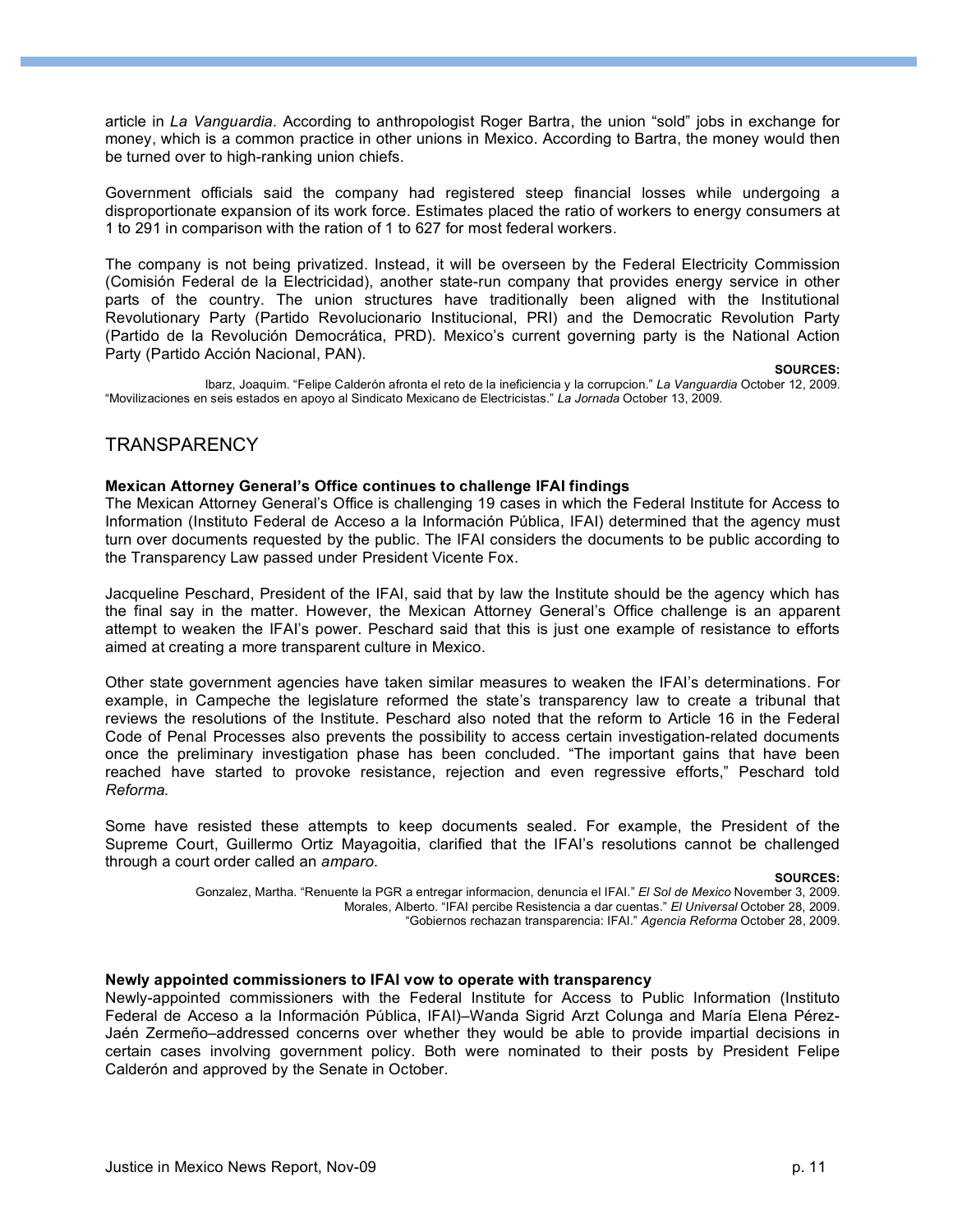Arzt, Calderón's former-National Security Advisor, is a frequent collaborator with the Justice in Mexico Project. On November 14, she spoke at a conference hosted at Columbia University, co-sponsored by the university's Institute of Latin American Studies and the University of San Diego's Trans-Border Institute. Arzt indicated that —like other IFAI counselors— she would work broadly to address a wide range of transparency matters, though given her expertise she would take a special interest in issues related to Mexico's justice sector.

In an interview with *Proceso*, Arzt also responded to concerns that her ties to the Calderón Administration might undermine her impartiality. Arzt stated that she would be vigilant about maintaining neutrality in matters regarding the Council of National Security and the Office of the President. She said that, if necessary, she would seek counsel from IFAI colleagues regarding whether she should excuse herself from voting on certain cases.

During her interview with *Proceso*, Arzt was also asked about her position on preliminary investigations (averiguaciones previas). The IFAI criticized a recent government reform to make preliminary investigation documents off limits to public review, calling it a "serious step backward." When asked about this, Arzt said that as a member of the IFAI she would second the position of her IFAI colleagues.

Meanwhile, Pérez-Jaén, who formerly served as a commissioner with the Mexico City Institute for Access to Public Information (Instituto de Acceso a la Información Pública de Districto Federal, InfoDF) was criticized for allegedly being too politically compromised due to her associations with Elba Esther Gordillo and the Institutional Revolutionary Party (Partido Revolucionario Institucional, PRI).

Perez Jaen-Zermeno told *Proceso* that Esther Gordillo is just one of many people she has talked to throughout the course of her career. Perez Jaen-Zermeno added that some of the criticisms stem from people who opposed her decisions as an IFAI commissioner in the Federal District during the administration of Andrés Manuel López Obrador of the Democratic Revolution Party (Partido de la Revolución Democrática, PRD).

**SOURCES:** Becerril, Andrea and Ballinas, Victor. "Valida el Senada a Pérez-Jaén y a Arzt colunga como comisionadas del IFAI." *La Jornada* October 21, 2009. Lizarraga, Daniel. "IFAI: Las Opacas." *Proceso* November 12, 2009.

#### **Metro project in Mexico City comes under additional scrutiny from IFAI**

The Mexico City Institute for Access to Public Information (Instituto de Acceso a la Información Pública de Districto Federal, InfoDF) has ordered the Secretary of Public Works and Services to make public an analysis about the cement process required to construct a Metro line called Linea 12.

The majority of citizen commissioners ruled in favor of the information being made public and determined that the information did not pose a threat to national security, as had been argued. Commissioner Areli Cano Guadiana said the actual study does not include private or confidential information that would be harmful to the project.

This is the latest of a number of attempts to obtain information on the project through public information channels. Last November, InfoDF ruled that the transportation group should provide a map which shows the planned metro line's exact location, including information on streets and land areas that would be expropriated.

#### **SOURCES:**

Grajeda, Ella. "Exige Info-DF detalles de ruta de Linea 12 del Metro." *El Universal* November 26, 2008. "Ordena InfoDF transparentar construccion de inea 12*." Milenio* November 3, 2009.

#### **Mexico slips in budget transparency ranking**

Despite government efforts to promote transparency in Mexico, the country reached its lowest ranking since 2001 in the most recent Latin American Index of Budget Transparency.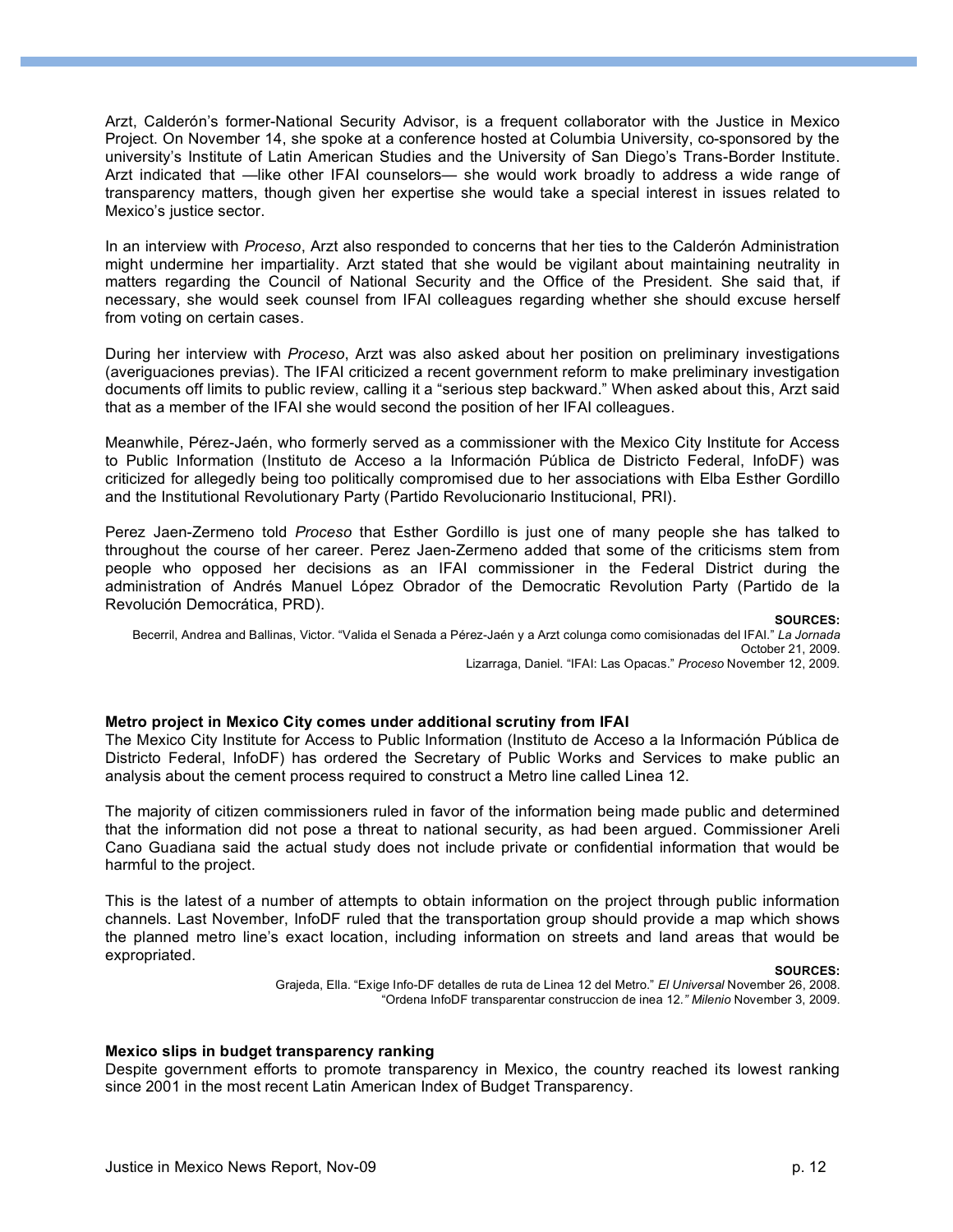The country scored 48 of a possible 100 points, ranking Mexico  $5<sup>th</sup>$  in the region, tied with Argentina. Twelve countries were evaluated through the index. Costa Rica, with 69 points, was the only country to score a "passing" grade in the evaluation, which is done every two years. In 2005, Mexico was awarded 53.7 points, but the country has been slipping in the rankings since then.

Of particular concern in this most recent analysis was the lack of citizen participation in the budgetary process. This indicates that the government has not provided mechanisms to incorporate public opinion into the formulation of budgets, according to *El Sol de Mexico.* Mexico also scored poorly in public perception of how well the government budget is managed internally. The findings suggest that Mexico's budgetary system lacks coordination and that there is no clear delineation of state and federal responsibilities in the budgetary process.

In this most recent study, organization representatives and experts were surveyed in each of the countries. In the case of Mexico, only about half of the people contacted actually completed the survey. José Maria Marin, a researcher with Fundar, Center for Analysis and Research (Fundar, Centro de Análisis e Investigatión), said that the results may have been affected by the current budget crises and the government's response to it.

The study recommends that Mexico's government publicize more clearly the criteria behind the assignment of budgetary funds. The study also suggests that Mexico make more budget information available for public scrutiny and establish a mechanism for public opinion to be taken into account during budget development.

#### **SOURCES:**

Duarte, Enrique. "Mexico empeora en transparencia: Fundar." *CNN Expansion* November 10, 2009. Elva, Martha. "Repueba Mexico en transparencia presupuestal." *El Sol de Mexico* November 11, 2009. Estela, Blanca. "Repueba Mexico en transparencia presupuestaria y en financiamiento de la banca de desarrollo a empresas." *La Cronica de Hoy* November 11, 2009.

Morales, Alberto. "Mexico empeora en transparencia de gasto." *El Universal* November 11, 2009.

#### **Philanthropy Center recognizes transparent foundations**

As part of a project to encourage greater transparency among Foundations, The Mexican Center for Philanthropy accredited 42 foundations across the country for creating open, transparent funding and organizational structures.

The groups included a range of organizations that provide social service outreach for children, cancer victims, and even pets. The accreditation process included ten factors used to grade the transparency and accountability of foundations. Factors assessed were the clarity of the mission, vision and objectives of the organizations. The elaboration of an annual summary of activities and financial records were also considered. The Mexican Center for Philanthropy also evaluated whether the foundations had a director's council comprised of members separate from the foundation's professional team, whether the organization utilized volunteers and if the organization had more than three different sources of funds.

The aim of the accreditation process is to provide greater confidence in foundations by providing standards of transparency and accountability.

**SOURCES:**

"Reconoce el Cemefi transparencia en donativos del Dr. Simi." *El Sol de Mexico* October 31, 2009. "Cemefi entrego acreditaciones de Institutionalidad y Transparencia" CEMEFI November 11, 2009.

#### **Money laundering investigations meant to guarantee transparency**

During the administration of Mexican President Felipe Calderón, the branch of the Mexican Attorney General's Office that investigates organized crime has reportedly confiscated about \$11.4 million in cash and frozen 98 bank accounts that held funds worth more than \$19 million.

These actions demonstrate that Mexico has an effective and transparent system to detect unusual money movement, according to Marisela Morales Ibáñez of the Office of the Assistant Attorney General for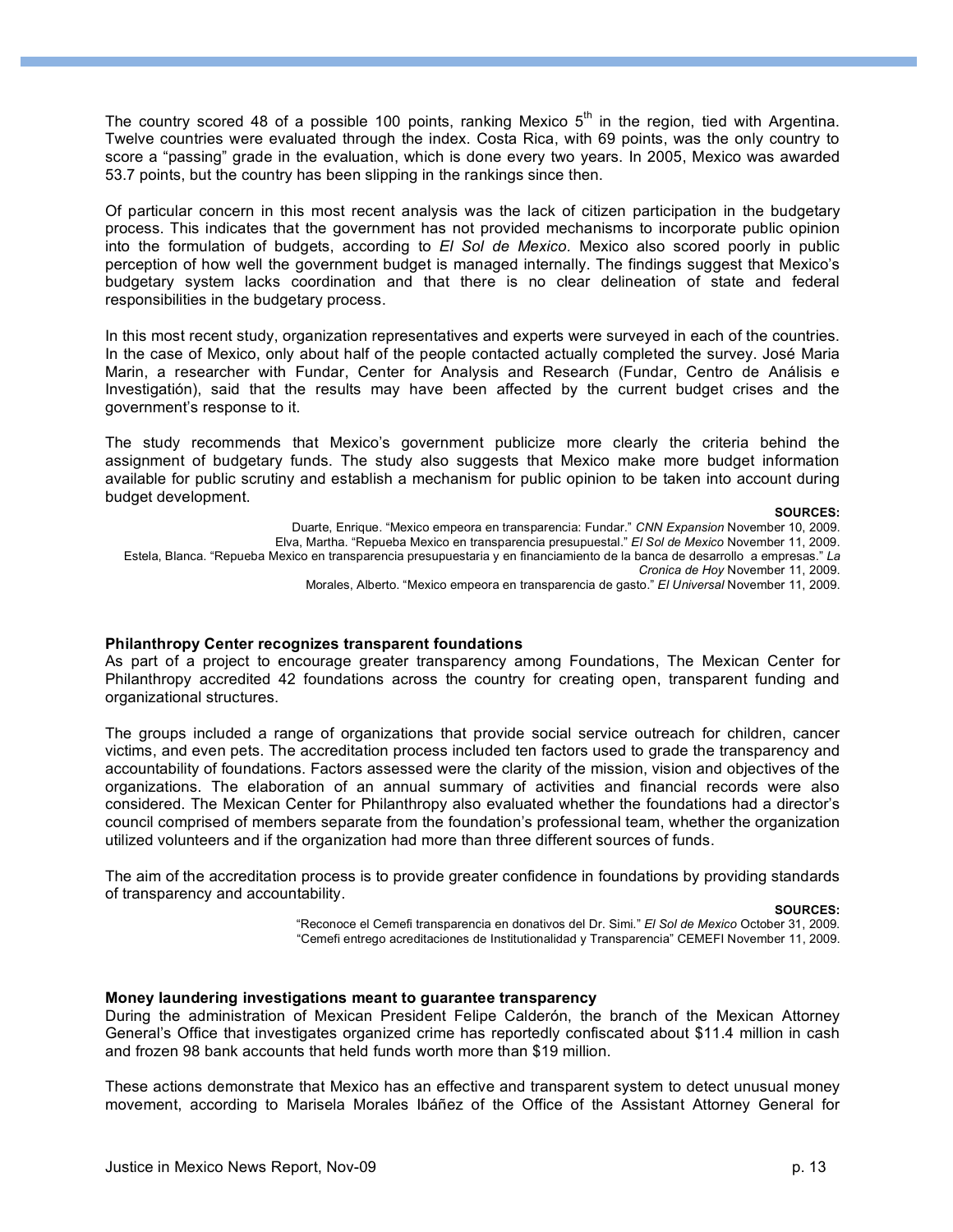Special Investigations and Organized Crime (Subprocuraduría de Investigación Especializada en Delincuencia Organizada, SIEDO).

Morales shared the figures in October during an international seminar about money laundering and funding terrorism. She also noted that during the current presidential administration about 700 cases of suspected money laundering have been opened, resulting in the detention of more than 370 people suspected of having links to money laundering activities.

**SOURCE:**

"Tiene Mexico sistemas adecuados para detectar lavado de dinero: PGR*." El Financiero* October 2, 2009.

## ACCOUNTABILITY

**Killing of police chief in Garcia raises concerns over accountability as authorities vow to retaliate** The killing of the Public Security Chief of a Nuevo León town has prompted talk of using unconventional methods to combat organized crime even as local authorities were reminded of the need to operate under the parameters of the law.

General Brigadier Juan Arturo Esparza García was gunned down November 4 in the municipality of Garcia, Nuevo León, less than 24 hours after he took office as head of public security there. In response, the mayor announced that he is creating a special intelligence force to combat organized crime, and insinuated that the privately funded group would not be constrained by the law.

 "I am going to fix the problem, you can call that whatever you want," Mauricio Fernández Garza told *El Universal.* Fernando Gómez-Mont, the secretary of governance in Nuevo León, responded by saying that authorities must not take the law into their own hands and must hold themselves accountable to law and order.

"Force exercised outside the parameters of law and order is simply illegal, and whoever uses this under whatever pretexts is converted immediately into a criminal," he said to *El Universal.* "Let us be clear: The Mexican state, throughout its different levels cannot act above the law…whoever does this, creating harm against others, is a criminal and we cannot accept that criminality is attacked with criminal behavior."

Manlio Fabio Beltrones, coordinator of the Institutional Revolutionary Party (Partido Revolucionario Institucional, PRI) in the Mexican senate, was also blunt, cautioning governors to avoid establishing death squads to attack crime.

Mexico faces continuing challenges in its efforts against organized crime groups. The country has registered thousands of killings linked to drug trafficking. In April, an army colonel who had taken over the local police force in Piedras Negras, Coahuila was killed shortly after taking office.

Human rights leaders have expressed their concern that frustration over the inability to control crime is resulting in illegal activities that may be linked to authorities. In one troubling development, a group called the Citizens Commando for Juarez proclaimed their existence through local media earlier this year as a force standing for justice; they vowed to kill a criminal every 24 hours. *Proceso* has also published information alleging that armed groups operating in Tijuana, Baja California and Mexico City have been targeting suspected criminals. It is unclear whether or not the groups are linked to the government, though such ties are alleged.

Mexican authorities suspect that Esparza was killed by members of the Zetas, a group of former Mexican Army elite forces who initially aligned with Mexico's Gulf Cartel but who have operated more independently in recent years. However, suspects arrested following the attack also included members of the city's own police force.

**SOURCES:**

Garcia, Carolina. "Ojo por ojo: Comandos blancos o escuadrones de la muerte?" *El Universal* November 4, 2009. Tapia, Jonathan. "Gobernador de NL pide a alcaldes a sacar la casta." *El Universal* November 6, 2009.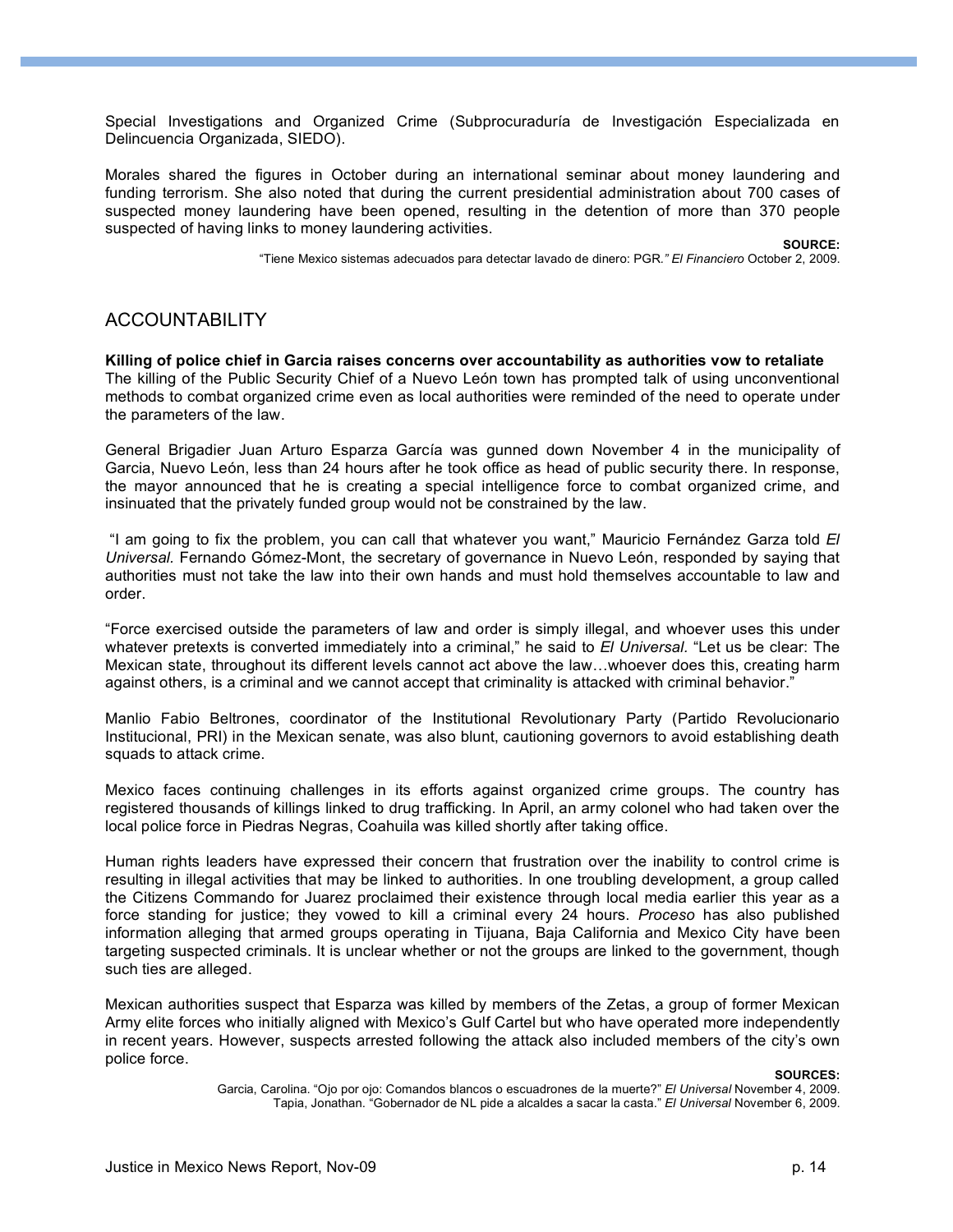Tapia, Jonathan. "Al que agarremos le va a ir como en feria." *El Universal* November 6, 2009.

#### **Mexico City considering greater oversight of city projects to improve accountability**

A Mexico City commission has vowed to push for legal reforms aimed at strengthening the oversight of city projects through greater accountability and transparency. Among the areas of focus are closer scrutiny of public accounts and steps to prevent financial irregularities.

The call to action from the Surveillance Commission Accounting Office of Finance of the Assembly (Comisión de Vigilancia de la Contaduría Mayor de Hacienda de la Asamblea) came as Mexico City General Controller Ricardo García Sáinz brought attention to problems in Mexico City's government structure that allow for "commissions" to be paid in exchange for preferable treatment in cases involving traffic tickets and the distribution of licenses and permits.

PAN Congresswoman Lia Limón said that fiscal policies will be updated with changes that are based on international standards of budgetary transparency.

The government is attempting to encourage more residents to report improper uses of public funds as well. Garcia Sáinz told *El Universal* that many people do not denounce improper government activities even though the government has created tools, such a special telephone line, to make it easier for people to report discrepancies or improper use of public funds.

**SOURCE:**

Martinez, Edith. "Corrupcion es un reto: contralor." *El Universal* October 30, 2009.

## ACCESS TO JUSTICE

## VIOLENCE AGAINST JOURNALISTS

#### **Crime reporter killed in Durango**

The Inter-American Commission on Human Rights (Comisión Interamericana de Derechos Humanos, CIDH) condemned the assassination of Durango journalist José Bladimir Antuna García, writer for the newspaper *Tiempo de Durango*. The Commission called on Mexican authorities to protect journalists and combat impunity in the swath of recent journalist deaths. Antuna García, who reported on corruption and organized crime, was kidnapped and murdered on November 2 in Durango. His killing was apparently a direct reprisal for his work as a crime reporter; a witness to the scene reported seeing a note with the body reading "This happened to me for passing information to the soldiers and for writing more than was necessary."

After the May 2009 killing of *La Opinión* reporter Eliseo Barrón, Antuna García reported to the Federal Attorney General's Office that he had received at least three death threats on his cell phone and in the editorials section of *El Tiempo* from presumed members of the Zetas for conducting investigations on corruption and organized crime. Moreover, his house was attacked by gunmen in April of this year. In a statement, the CIDH urged the Mexican government to "implement adequate mechanisms to protect journalists at risk in the entire territory" and to adopt "effective measures to combat impunity for crimes."

Among other measures, it urged a strengthening of the Special Attorney for the Attention of Crimes Committed against Journalists (Fiscal Especial para la Atención de Delitos Cometidos contra Periodistas), the federalization of crimes against journalists and the implementation of permanent mechanisms of specialized protection. The organization's Committee to Protect Journalists, Reporters Without Borders and Article 19 have joined in demanding that the Mexican government do more to protect journalists, particularly in cases such as Antuna García's, in which journalists have received direct threats.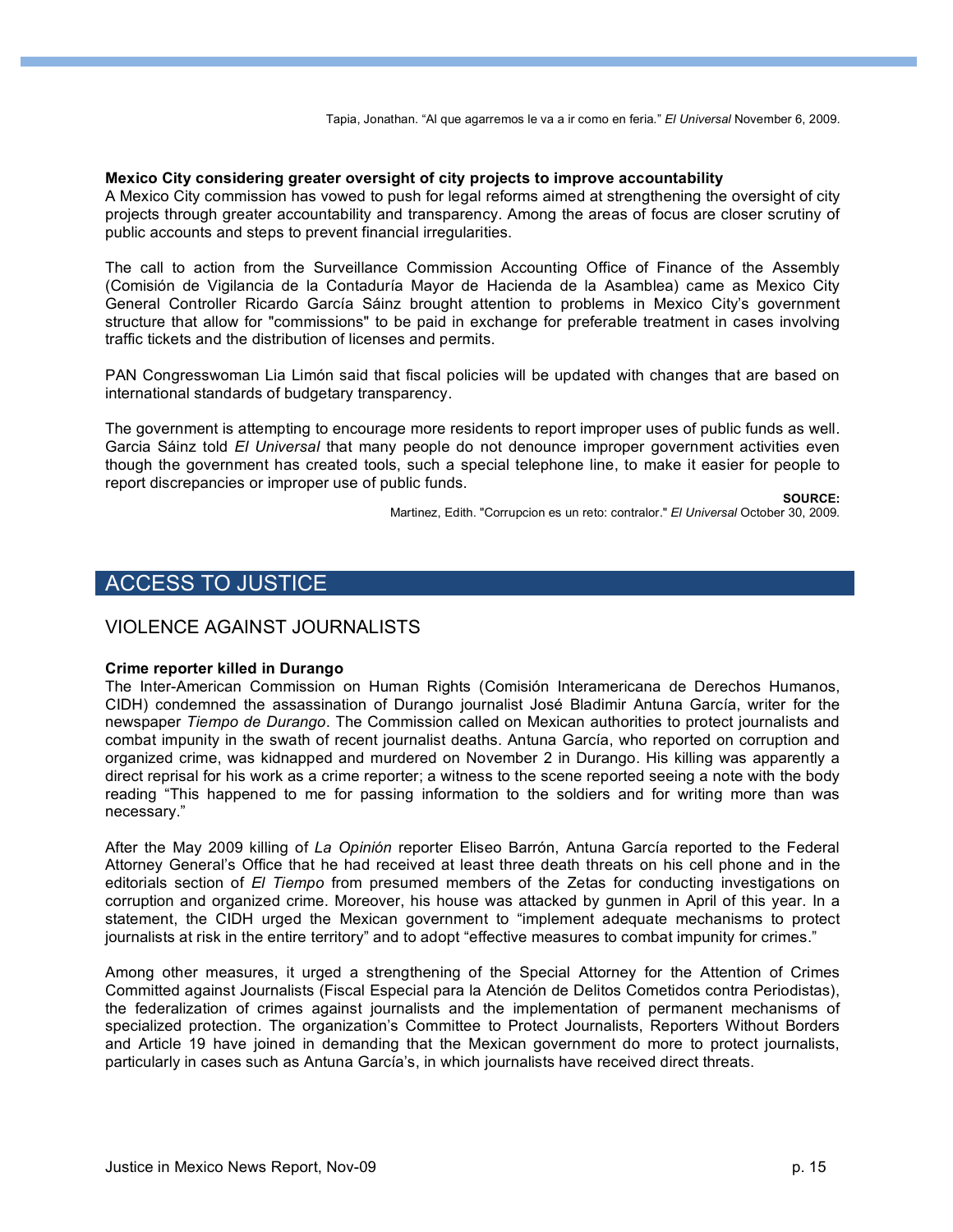Antuna García's death marks at least the ninth killing of a journalist in Mexico this year in connection with their work. In Durango alone, three journalists have been killed in 2009, including Antuna García, Eliseo Barrón, and Carlos Ortega, who was killed May 3 and also worked for *El Tiempo.* Despite the continued attacks against journalists in Mexico, a reform that would make federal all crimes against the freedom of speech remains stalled in Congress.

**SOURCES:**

Maldonado, Saúl. "Asesinan a un periodista en Durango por 'dar información a los militares.'" *La Jornada* November 2, 2009. "La CIDH condena asesinato de periodista en México y exige una investigación." *La Jornada* November 4, 2009. Otero, Silvia. "Reporteros exigen frenar atentados." *El Universal* November 5, 2009.

#### **Oaxaca court rules new evidence inadmissible in case against man accused of 2006 shooting of photojournalist Brad Will**

A Mexican federal judge ruled as inadmissible new evidence presented by the Federal Attorney General's Office (Procuraduría General de la República, PGR) against Juan Manuel Martínez Moreno, arrested in 2008 in connection with the shooting death of American video journalist Brad Will. A hearing scheduled for November 19 will determine if Martínez will remain in prison or be allowed to go free, as his lawyers have requested. Early reports from various Mexican dailies, including *Milenio* and *El Universal* initially reported that the judge had ordered Martínez's release, but were later recanted.

Martínez Moreno is a sympathizer of the Popular Assembly of Oaxacan Peoples (Asamblea Popular de los Pueblos de Oaxaca, APPO), an organization that in 2006 led protests in the capital city of Oaxaca demanding the resignation of Governor Ulises Ruiz. It was during one of these protests on October 27 of that year that Brad Will was shot. While the PGR determined that Martínez was the gunman, other eyewitnesses claimed that the shots that killed Will came from paramilitaries backing Governon Ruiz. An investigation carried out by the National Human Rights Commssion (Comisión Nacional de Derechos Humanos, CNDH) released late last year found that the shots that killed Will were fired from a far greater distance than where the APPO supporters were at the time of the shooting.

#### **SOURCES:**

"Juez mexicano ordena liberar a acusado de asesinato de periodista de EE.UU." *European Pressphoto Agency* November 9, 2009. López Morales, Alberto. "Acusado en caso de Brad Will, 'jurídicamente inocente.'" *El Universal* November 10, 2009. "Mexican court did not call for release of Brad Will suspect." *Committee to Protect Journalists* November 11, 2009.

## VIGILANTE JUSTICE

#### **Community members attempt to lynch presumed kidnappers in Mexico State**

More than 3,000 residents of the Cuijingo community in Mexico State took hostage four presumed kidnappers on November 10, refusing to hand them over to state authorities, and threatening to lynch them. The four suspects, described as wearing uniforms similar to those of the now-defunct Federal Investigations Agency (Agencia Federal de Investigaciónes, AFI), allegedly kidnapped the manager of a gasoline station in the community.

After freeing the victim, state police officers attempted to take the suspects to the local Attorney General's Office but were intercepted by a group of residents who took the suspects by force to Cujingo. After a confrontation between the community members and the State Security Agency (Agencia de Seguridad Estatal, ASE), Mexico State public security personnel succeeded in rescuing the four men before their aggressors could light fire to them, as was apparently planned.

Since the alleged kidnappers' rescue from their would-be lynchers, the Mexico State Attorney General's Office (Procuraduría General de Justicia del Estado, PGJE) announced that two of them are active officers of the Federal Public Security Secretariat (Secretaría de Seguridad Pública, SSP).

Investigators for the Mexico State Human Rights Commission (Comisión de Derechos Humanos del Estado de México, CODHEM) are currently investigating alleged abuses by police against community members during the rescue of the four alleged kidnappers, as well as reports from community members of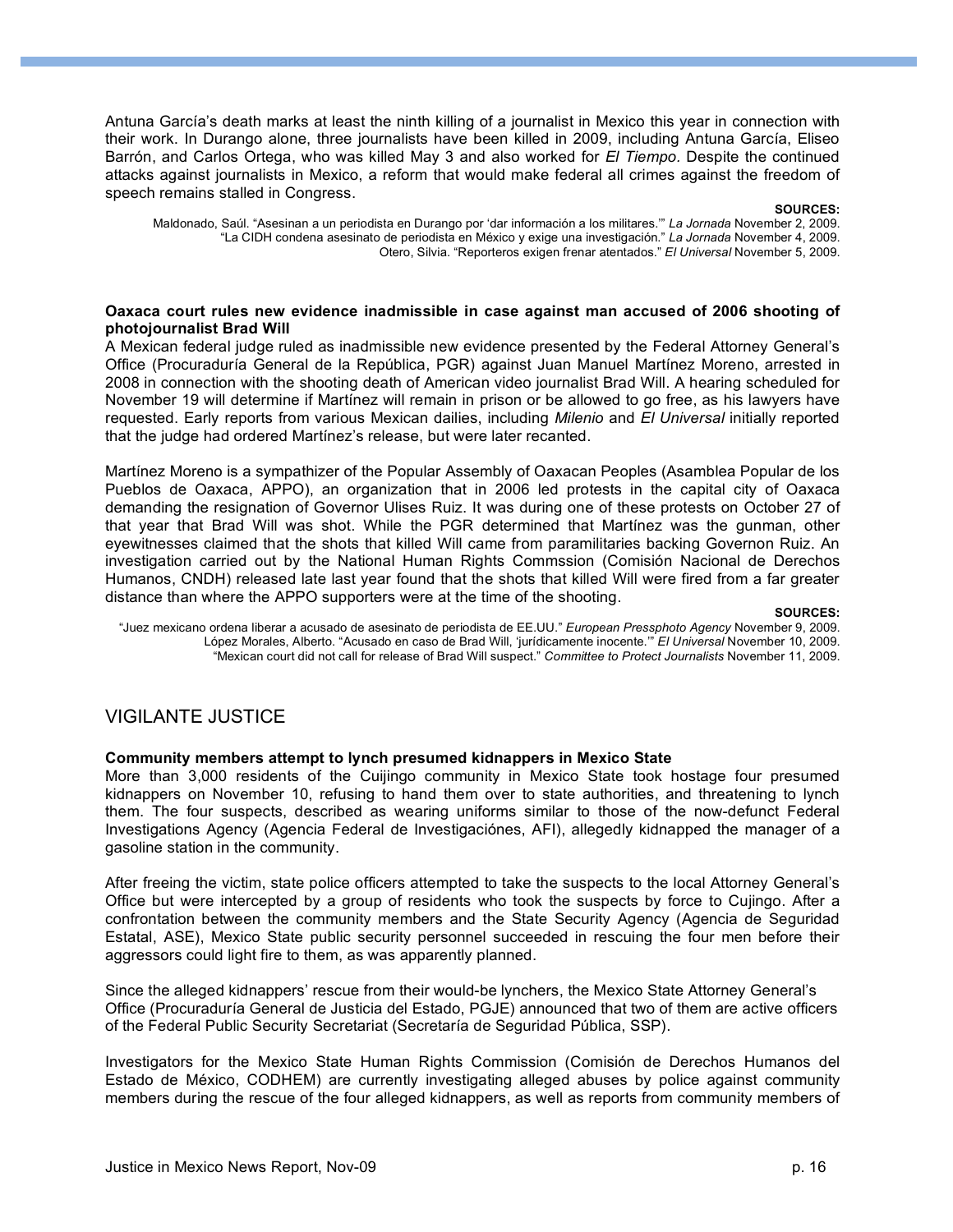numerous kidnappings carried out over the last two years by members of the La Familia drug cartel, which they say state and local law enforcement agencies have ignored. CODHEM has requested reports from both the PGJE and the ASE regarding the allegations, to which they have 10 days to respond.

According to data compiled by *El Universal,* there was an average of one attempted lynching of a presumed criminal every 60 days in Mexico State and the Federal District between 2001 and 2008. The data include the 2004 burning death of two federal agents in San Juan Ixtayopan. Earlier this year, a Federal District judge sentenced 9 suspects of the 19 individuals implicated in that case to 46 years in prison.

#### **SOURCES:**

de la Luz González, María. "Sentencian a nueve por linchamientos." *El Universal* May14, 2009.

Fernández Román, Emilio. "Vecinos de Juchitepec intentan linchar a presuntos secuestradores." *El Universal* November 10, 2009.

Fernández Román, Emilio. "Investiga Codhem presuntos abusos en Juchitepec." *El Universal* November 11, 2009. Hernández, Lizbeth. "Cronología de linchamientos en México." *El Universal* November 11, 2009.

González, Concepción. "Confirman que son policías 2 de los rescatados en Juchitepec." *La Crónica de Hoy* November 12, 2009.

## VIOLENCE AGAINST SOCIAL ACTIVISTS

#### **Long-time social activist and family members gunned down in Sonora**

Human rights groups are demanding that the Federal Attorney General's Office (Procuraduría General de la República, PGR) intensify its investigation into the October 30 killing of peasant union leader Margarito Montes Parra and 14 others as they left a party held at a ranch in the south of Sonora near the border of Sinaloa, a major hub for drug production and trafficking. Farmers in this region have reportedly been forced by cartels at times to cultivate illicit crops. The PGR, however, has not yet publicly attributed Montes Parra's death to drug cartels. Montes Parra, self-styled after Emiliano Zapata, was general secretary of the General Popular Worker and Peasant Union (Unión General Obrera, Campesina y Popular, UGOCP), a national organization promoting land rights for its estimated 300,000 members.

Also killed in the attack were Montes' wife, their 13-year-old son, and two nephews of Montes. Montes' son Adrián Montes Vega was also killed in Sonora in March of 2007, presumably by members of the Beltran-Leyva cartel. At the time, Montes Parra suggested that his son was killed by members of a criminal gang enjoying protection from Governor Eduardo Bours. UGOCP Technical Director Victor Alanís also died in the attack.

Over 100 federal agents backed by Mexican soldiers were deployed to the area, but to date no suspects have been arrested, and people who were near the scene of the attack have either been unable or unwilling to provide detailed descriptions of the aggressors. The PGR took on the case, as AK-47 shells were among the more than 300 casings recovered at the scene.

According to reports following the assassination, Montes Parra had many conflicts stemming from his land struggles. These included a decade-old conflict with the local Yaqui indigenous population, whose leaders accused him of being sent by former President Carlos Salinas de Gortari in order to initiate legal proceedings with the intention of pushing indigenous communities out of areas of the fertile Yaqui Valley in Sonora. Recent Yaqui mobilizations had renewed tensions between indigenous communities and Montes Parra, who at the time of his death was involved in active negotiations with the recently elected National Action Party (Partido Acción Nacional, PAN) Governor, Guillermo Padrés. Since his start as a peasant activist in the late 1980s, Montes Parrá succeeded in recovering thousands of acres of land for union members. Recently, he had begun to receive criticism from some activist circles for acquiring large swaths of land for himself.

Since Montes Parra's death, social advocacy groups have called on the federal government to offer more protection to social activists who, like journalists, engage in inherently dangerous work.

#### **SOURCES:**

Gutiérrez Ruelas, Ulises. "Ejecutan en Sonora a Margarito Montes, líder de la UGOCP, y a 14 personas más." *La Jornada* October 31, 2009.

Montoya Osuna, Patricia. "Ejército busca a multihomicidas en Sonora." *El Universal* October 31, 2009.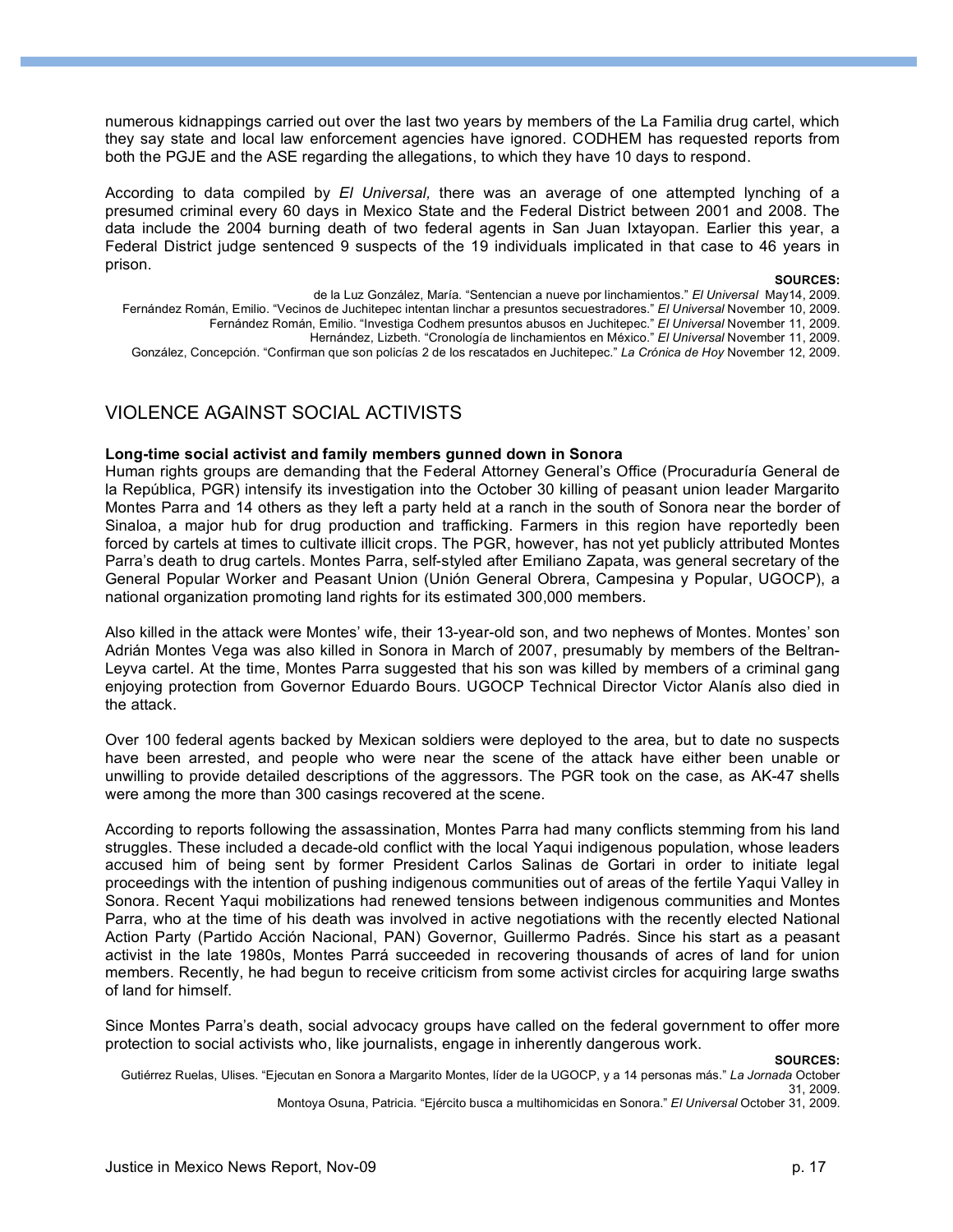Wilkinson, Tracy. "Mexican farmworker activist, 14 others slain." *Los Angeles Times* November 1, 2009. Granados Chapa, Miguel Ángel. "¿Quién mató a Margarito Montes?" *El Diario* November 6, 2009.

## PROTESTING VIOLENCE AGAINST WOMEN

#### **Traveling from Mexico City to Ciudad Juárez, caravan demands protections for women in Mexico**

A group of women known as the "Women in Black," launched a caravan to demand greater protections and an end to violence afflicting women in Mexico. Departing Mexico City on November 10, the caravan known as the "Exodus for Life" proceeded toward Ciudad Juárez, the border city that has been the location of more than 300 unresolved murders of women, or "femicides," since the first such homicides were detected in the early 1990s.

The launch of the caravan was accompanied by a speech from Irma Campos Madrigal, a women's rights activist from Chihuahua City, who addressed a group of 100 people in the Mexican capitol. The group later stopped at cities en route to Ciudad Juárez, wearing black attire at demonstrations in San Luis Potosí and Aguascalientes to bring attention to their cause. The group anticipates arriving in Ciudad Juárez by November 23, in time to celebrate the International Day for the Elimination of Violence Against Women on November 25.

According to a special report by Frontera NorteSur, women were the victims of 3,700 and 4,000 homicides from the start of the Calderón administration in December 2006 through April 2009. The same report notes that domestic violence is believed to be the major factor in most homicides affecting women in Mexico, but observes that violence related to organized criminal activity and broader socioeconomic factors may also play a significant role. For example, the report cites sociologist Julia Monarrez Fragoso, who asserts that discriminatory class and gender relations are engrained in the pattern of industrialization found in the border region, leading to a culture of violence in recent years.

#### **SOURCES:**

 "FNS Special Report: Women March on Ciudad Juarez." *Frontera NorteSur*. Center for Latin American and Border Studies, New Mexico State University. November 16, 2009.

## SENATE HUMAN RIGHTS APPOINTMENT

#### **Senate appoints Raúl Plascencia to head National Human Rights Commission**

In its second attempt at a vote, the Senate appointed Raúl Plascencia Villanueva as the new president of the National Human Rights Commission (Comision Nacional de Derechos Humanos, CNDH). Plascencia, a 10-year veteran of the commission and formerly its primary investigator, replaces José Luis Soberanes, whose 5-year term expired November 17.

Plascencia received 78 votes, while president of the Federal District's Human Rights Commission Emilio Álvarez Icaza received 32 and Luis Raúl González Pérez, attorney for Mexico's National Autonomous University (Universidad Nacional Autónoma de México, UNAM) received 2. Under the appointment proceedings, the Senate had up to three rounds of voting with which to secure at least two-thirds of the votes for one candidate.

The appointment of Plascencia drew immediate fire from dissenting members of the Senate. Rosario Ibarra, president of the Senate Human Rights committee, characterized Plascencia as a "continuation" of the Soberanes presidency, and said that the selection process was a facade. For its part, the coalition Relevos 2009—comprising civil society organizations including Centro Fray Francisco de Vitoria and Fundar, Center for Analysis and Research (Fundar, Centro de Análisis e Investigatión), among others characterized the process by which the Senate Human Rights Committee anonymously selects the three final aspirants to the position as "opaque," and vulnerable to manipulation by partisan interests.

Plascencia has rejected early criticism by some that his appointment will equate to a continuation of Soberanes. Soberanes has been widely criticized by human rights groups both inside and outside of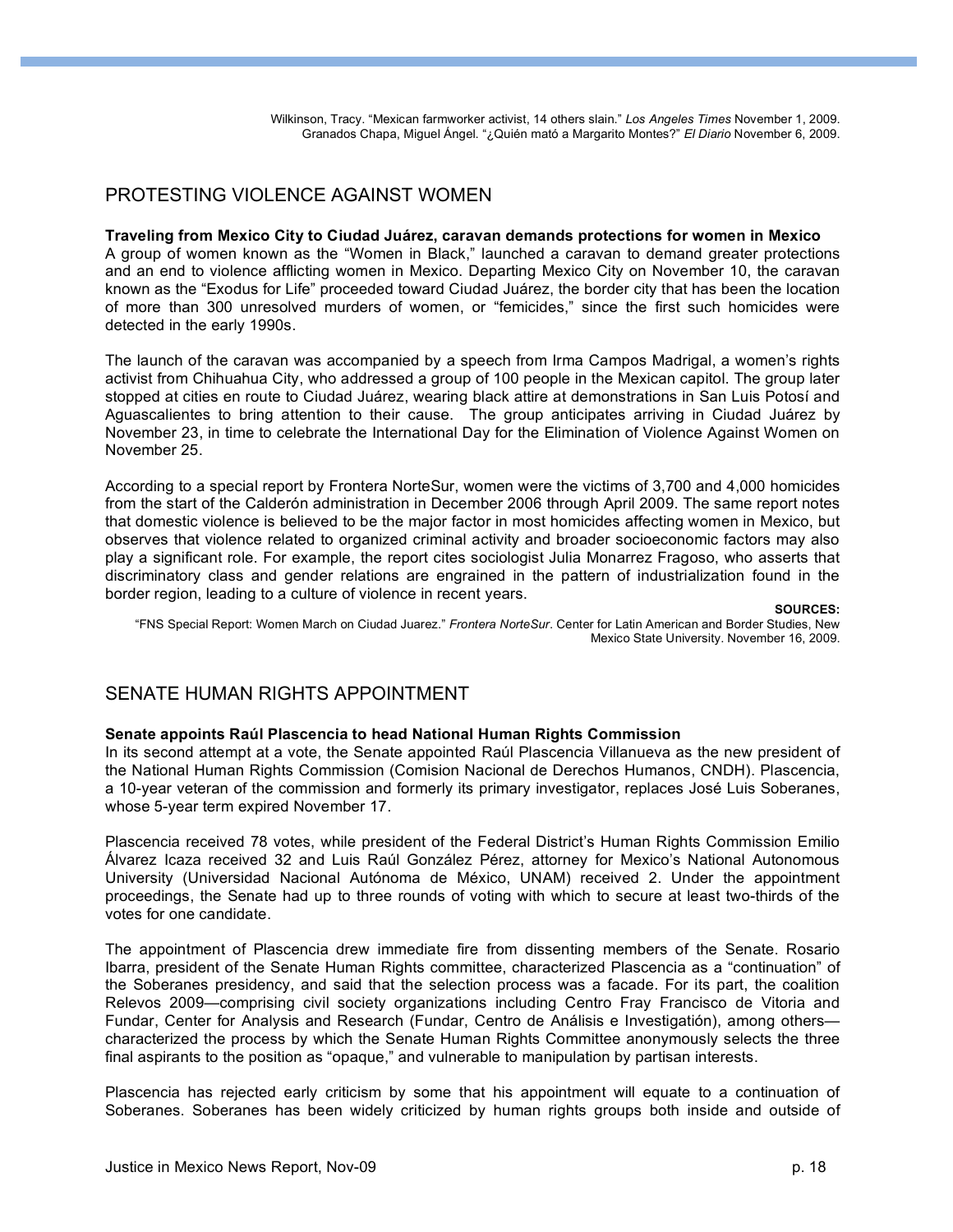Mexico for deferring to the government, particularly in regard to alleged human rights abuses by the military and law enforcement and for not realizing the jurisdictional potential of the organization. As a top official in the organization under Soberanes it may be difficult for Plascencia to distance himself from the outgoing president.

The newspaper *Proceso* reported in August of this year and again in November about a CNDH decision signed by Plascencia to discontinue an investigation into the alleged abuse of three suspects in the September 2008 Morelia, Michoacán Independence Day grenade attacks. The men claimed to have been captured by members of the La Familia drug cartel, and handed over to the Federal Attorney General's Office (Procuraduría General de la República, PGR) after being forced to confess to the attack on video tape under torture. According to the report signed by Plascencia, the CNDH dropped the investigation due to the fact that the abuses the men endured were not at the hands of public servants. The decision came despite evidence of a possible collusion between the PGR and members of the La Familia cartel.

**SOURCES:**

Gómez Ricardo and Sergio Javier Jiménez. "Raúl Plascencia, nuevo ombudsman nacional." *El Universal* November 5, 2009. Carrasco Araizaga, Jorge. "Plascencia: Deslinde cómplice." *Proceso* November 6, 2009. Olivares Alonso, Emir. "Alerta sobre mecanismo para elegir ombudsman." *La Jornada* November 6, 2009. Villamil, Jenaro. "Plascencia rinde protesta y se deslinda de Soberanes." *Proceso* November 10, 2009.

## AROUND THE STATES

#### **Kidnapped baby returned to mother one year later in Mexico City**



A year after doctors at the *Hospital Central de Oriente* told Vanesa Edith Castillo that her baby was a stillborn, authorities returned her baby to her. Castillo, 26, thanked Federal District officials who she credits with recovering her child. The investigation into the child's disappearance found that doctors at the hospital sold the child to a psychologist for 15,000 pesos. Castillo was the second mother to register such a complaint against the hospital. She reported the incident to the Federal District Attorney General's Office after the son of the head of the clinic told her that her baby had been sold.

The clinic in which the doctors worked, which is suspected of as many as three more disappearances of newborns, has been seized by Federal District authorities. Five clinic personnel – three doctors (including the owner), a nurse, and a receptionist – have been detained and are being investigated for involvement in the disappearances.

Bolaños, Claudia. "Caen empleados de hospital que vendían bebés." *El Universal* November 5, 2009.

**Alcohol-related accidents down 20-25% in Federal District since inception of drunk-driving patrols** According to the Federal District's Public Security Secretariat (Secretaría de Seguridad Pública del Distrito Federal, SSPDF), Mexico's capitol has seen a 20-25% decrease in alcohol-related traffic accidents since the inception of drunk-driving patrols six years ago. The city has also seen a 27% decrease in fatal car crashes, according to officials.

In celebrating the 1000<sup>th</sup> night of the "Do Not Drink and Drive" Program (Programa Conduce sin Alcohol), officials announced the achievement of 173,000 stops, from which 50,000 individuals have been forced to appear before a judge. Officials also announced that the Federal District will add five camera-equipped ambulances to the city's 15 checkpoints in which alcohol tests will be carried out.

On November 12, the Álvaro Obregón delegation launched the "Zero-Zero" Program (Cero-Cero Program), in which officials will inspect businesses to ensure that they are not selling alcoholic beverages after midnight. Delegation Chief, Eduardo Santillán said that while the law prohibiting the sale of alcohol in closed containers after midnight has been in existence for some time, it has until now gone largely unenforced.

**SOURCE:**